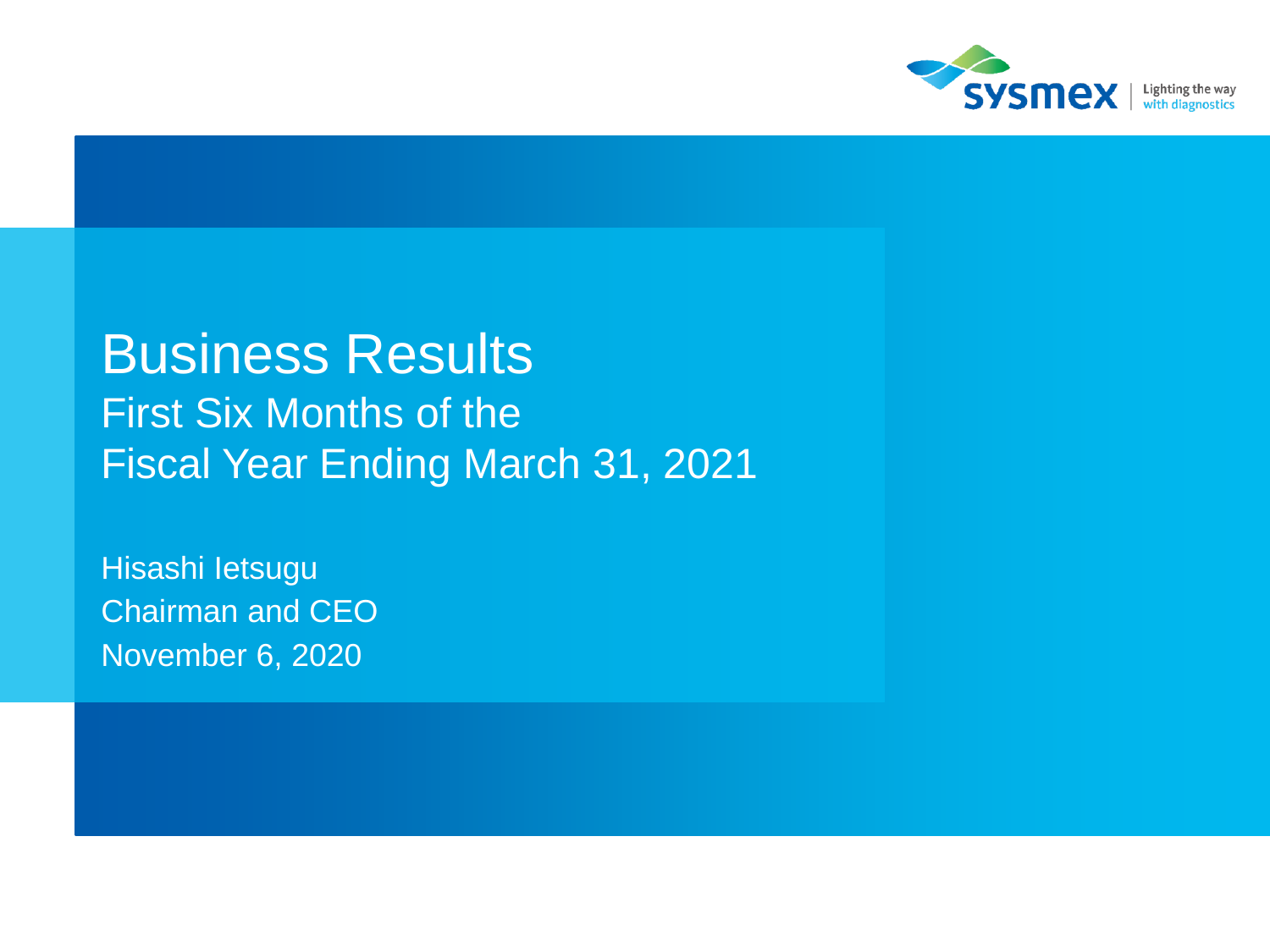

## Index

- 1. Business Results First Six Months of Fiscal Year Ending March 31, 2021
- 2. Consolidated Financial Forecast for the Fiscal Year Ending March 31,2021

### (Appendix)

- Sales by Business and Product Type
- Results by Geographic Region (Sales and Operating Profit)

The Sysmex Group adopted International Financial Reporting Standards (IFRS) in the fiscal year ended March 31, 2017. Figures are disclosed in compliance with IFRS.

#### **Forward-Looking Statements**

This material contains forward-looking statements about Sysmex Corporation and its Group companies (the Sysmex Group). These forwardlooking statements are based on the current judgments and assumptions of the Sysmex Group in light of the information currently available to it. Uncertainties inherent in such judgments and assumptions, the future course of our business operations and changes in operating environments both in Japan and overseas may cause our actual results, performance, achievements, or financial position to be materially different from any future results, performance, achievements or financial position either expressed or implied within these forward-looking statements.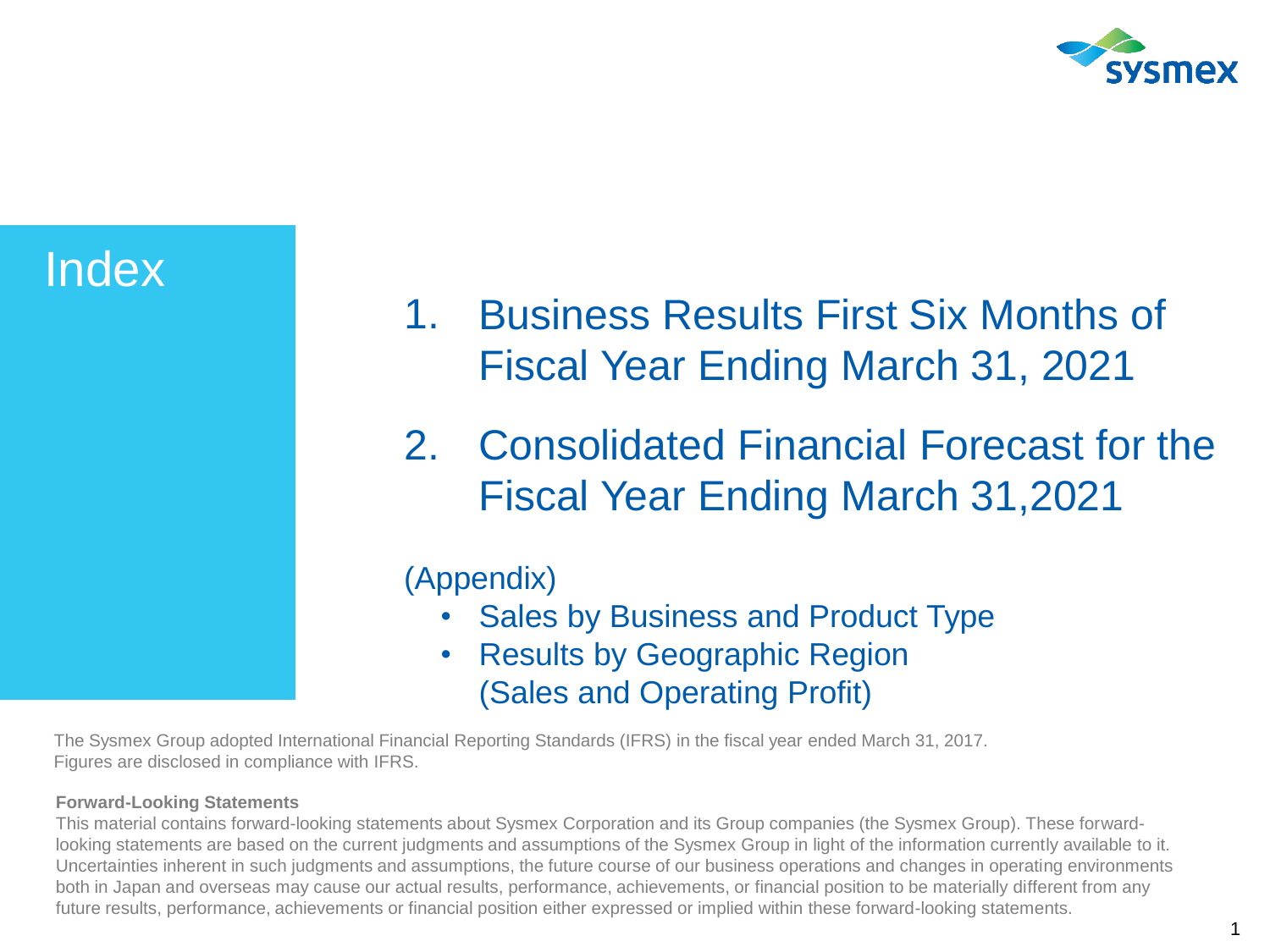

# 1. Business Results First Six Months of Fiscal Year Ending March 31, 2021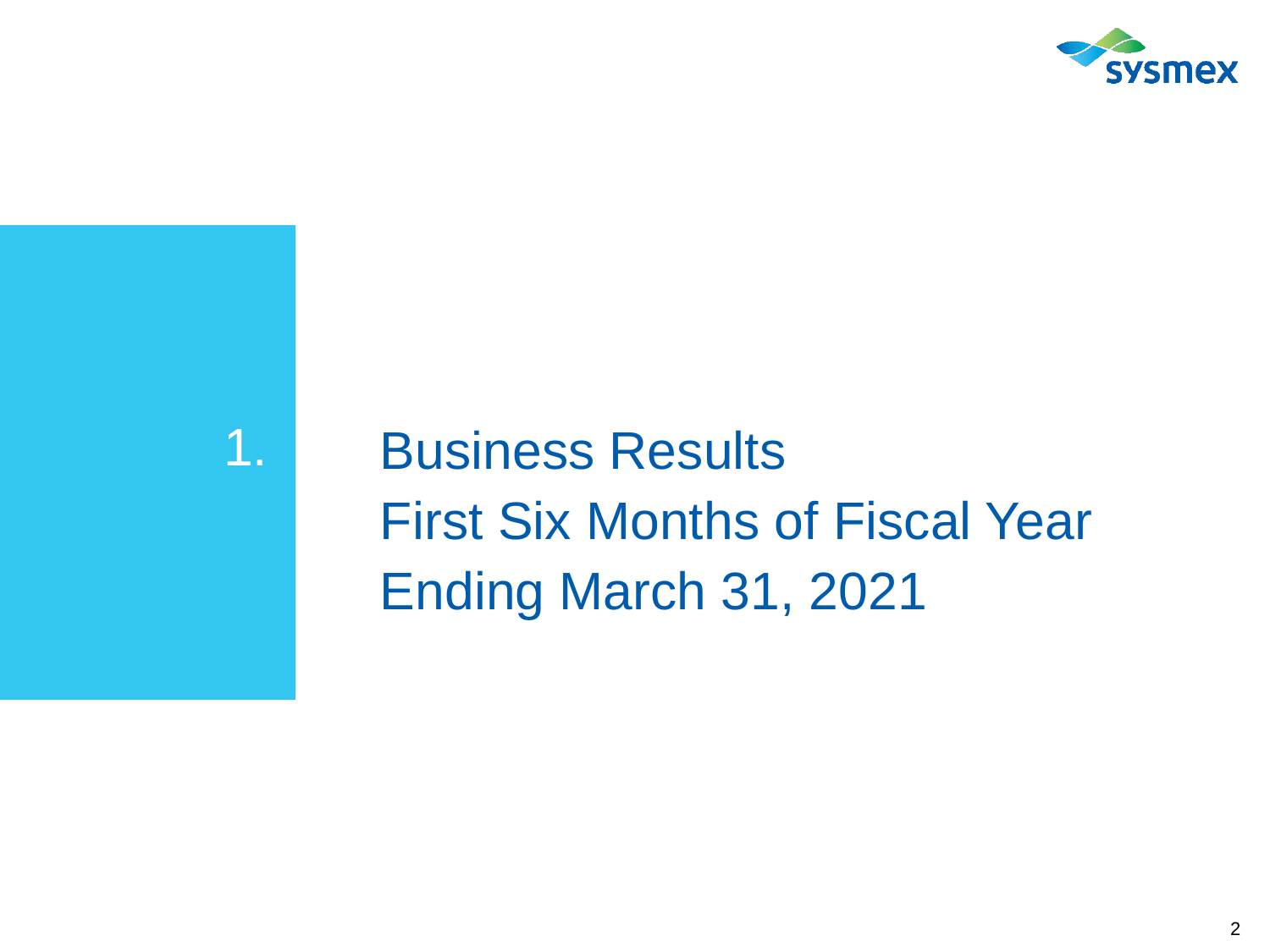## Financial Highlights



#### (Billions of yen) (Billions of yen)

| 118.7             | 131.1                                           | 136.1 | 142.9 | 132.0 |
|-------------------|-------------------------------------------------|-------|-------|-------|
| 27.0              | 28.0                                            | 28.5  | 27.8  |       |
| 23.4              |                                                 |       |       | 20.0  |
|                   | 19.1                                            | 19.4  | 17.5  | 12.6  |
| 2017<br>Net sales | 2018<br>(First six months of years to March 31) | 2019  | 2020  | 2021  |

Operating profit

Profit attributable to owners of the parent

|      | <b>First six months of First six months of</b> |                   |
|------|------------------------------------------------|-------------------|
|      | fiscal year ending                             | fiscal year ended |
|      | <b>March 31, 2021</b>                          | March 31, 2020    |
| 1USD | ¥106.9                                         | ¥108.6            |
| 1EUR | ¥121.3                                         | ¥121.4            |
| 1CNY | ¥15.3                                          | ¥15.7             |

|                                                | fiscal year ending<br><b>March 31, 2021</b> |              | וט טווויטווי אוט יו<br>fiscal year ended<br>March 31, 2020 |              | <b>YoY (Previous</b><br>$period = 100\%)$ |  |
|------------------------------------------------|---------------------------------------------|--------------|------------------------------------------------------------|--------------|-------------------------------------------|--|
|                                                | <b>Results</b>                              | <b>Ratio</b> | <b>Results</b>                                             | <b>Ratio</b> |                                           |  |
| Net sales                                      | 132.0                                       | 100%         | 142.9                                                      | 100%         | 92.4%                                     |  |
| Cost of sales                                  | 64.7                                        | 49.1%        | 65.4                                                       | 45.8%        | 99.0%                                     |  |
| SG&A expenses                                  | 38.0                                        | 28.8%        | 40.0                                                       | 28.0%        | 95.1%                                     |  |
| R&D expenses                                   | 9.7                                         | 7.4%         | 10.4                                                       | 7.3%         | 93.2%                                     |  |
| Other income<br>(expenses)                     | 0.5                                         | 0.4%         | 0.7                                                        | 0.5%         | 71.2%                                     |  |
| Operating profit                               | 20.0                                        | 15.1%        |                                                            | 27.8 19.4%   | 72.0%                                     |  |
| Profit attributable to<br>owners of the parent | 12.6                                        | 9.6%         |                                                            | 17.5 12.3%   | 71.9%                                     |  |

**First six months of** 

● **Net sales:** Net sales fell due to lower sales of reagents in all regions, owing to the impact of COVID-19.

**First six months of** 

⚫ **Operating profit:** Operating profit was down as lower sales forced down gross profit and the cost of sales ratio deteriorated due to falling reagent sales volume. Operating profit was also affected by exchange rates.

Exchange rate fluctuations reduced net sales ¥2.11 billion and lowered operating profit ¥1.17 billion. At the exchange rates prevailing one year earlier, net sales would have been down 6.1%, and operating profit down 23.8%.

⚫ **Profit attributable to owners of the parent:** Although the exchange rate loss decreased, profit was down due to lower operating profit.

**Exchange loss (gains):** Loss of ¥0.70 billion (loss of ¥1.67 billion in previous term)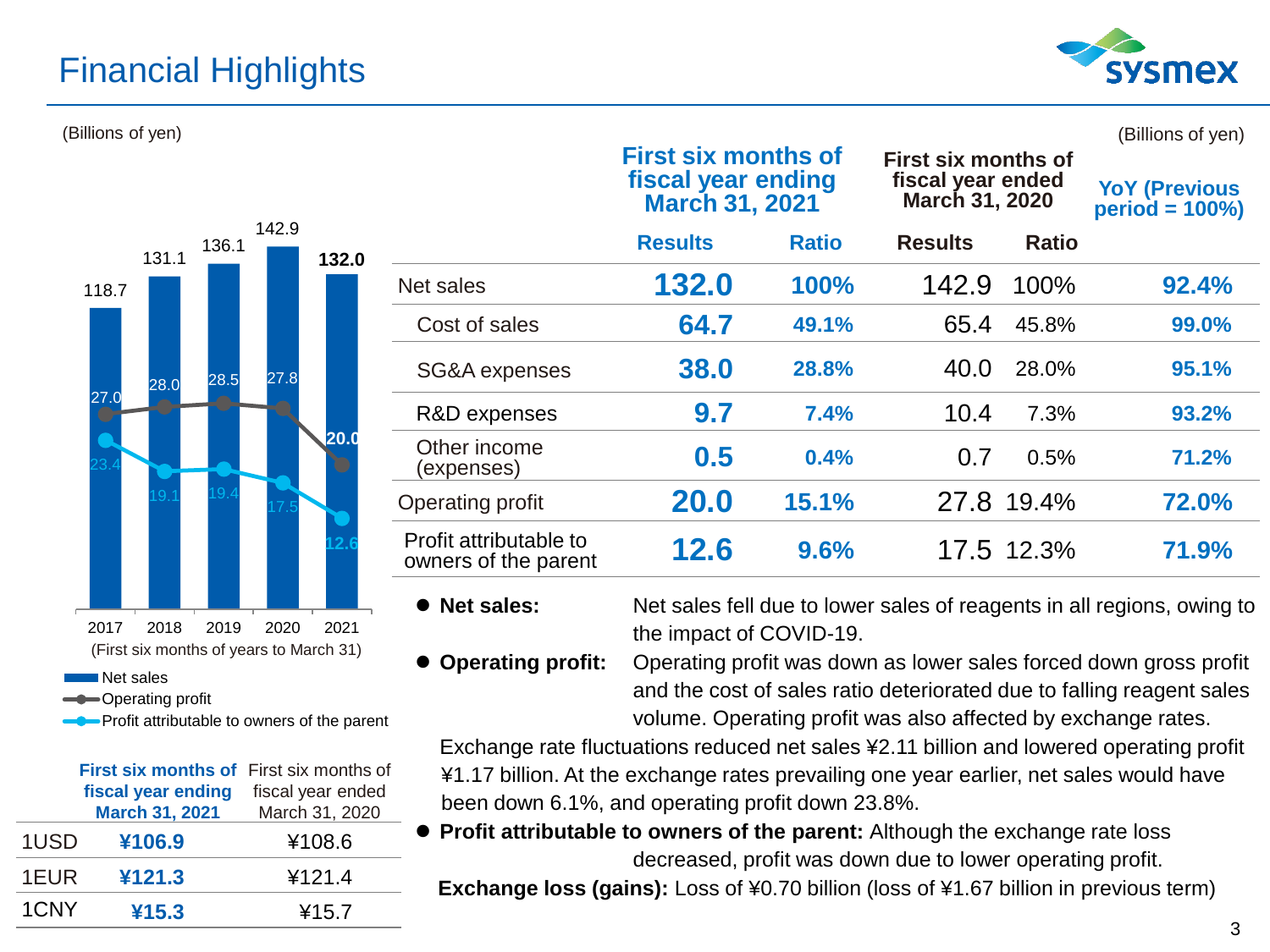## Quarterly Operating Performance (Q1→Q2)



Compared with Q1, profitability rose due to improvements in net sales and the cost of sales ratio.

(Billions of yen)

|                                                | Q1 (April-June)                                    |              |           | Q2 (July-September)                                |              |          |  |
|------------------------------------------------|----------------------------------------------------|--------------|-----------|----------------------------------------------------|--------------|----------|--|
|                                                | <b>Fiscal year ending</b><br><b>March 31, 2021</b> | <b>Ratio</b> | YoY       | <b>Fiscal year ending</b><br><b>March 31, 2021</b> | <b>Ratio</b> | YoY      |  |
| Net sales                                      |                                                    | 60.5 100.0%  | $-11.7%$  | 71.5                                               | 100.0%       | $-3.9%$  |  |
| Cost of sales                                  | 29.8                                               | 49.4%        | $-5.6%$   | 34.9                                               | 48.8%        | $+3.3%$  |  |
| SG&A expenses                                  | 18.9                                               | 31.3%        | $-8.6%$   | <b>19.1</b>                                        | 26.8%        | $-0.9%$  |  |
| R&D expenses                                   | 4.9                                                | 8.1%         | $-1.6%$   | 4.8                                                | 6.8%         | $-11.6%$ |  |
| Other income<br>(expenses)                     | 0.1                                                | 0.3%         | +56.9%    | 0.3                                                | 0.5%         | $-43.7%$ |  |
| Operating profit                               | 6.9                                                | 11.5%        | $-38.3%$  | 13.0                                               | 18.2%        | $-21.0%$ |  |
| Profit attributable to<br>owners of the parent | 4.4                                                | 7.4%         | $-33.0\%$ | 8.1                                                | 11.4%        | $-25.1%$ |  |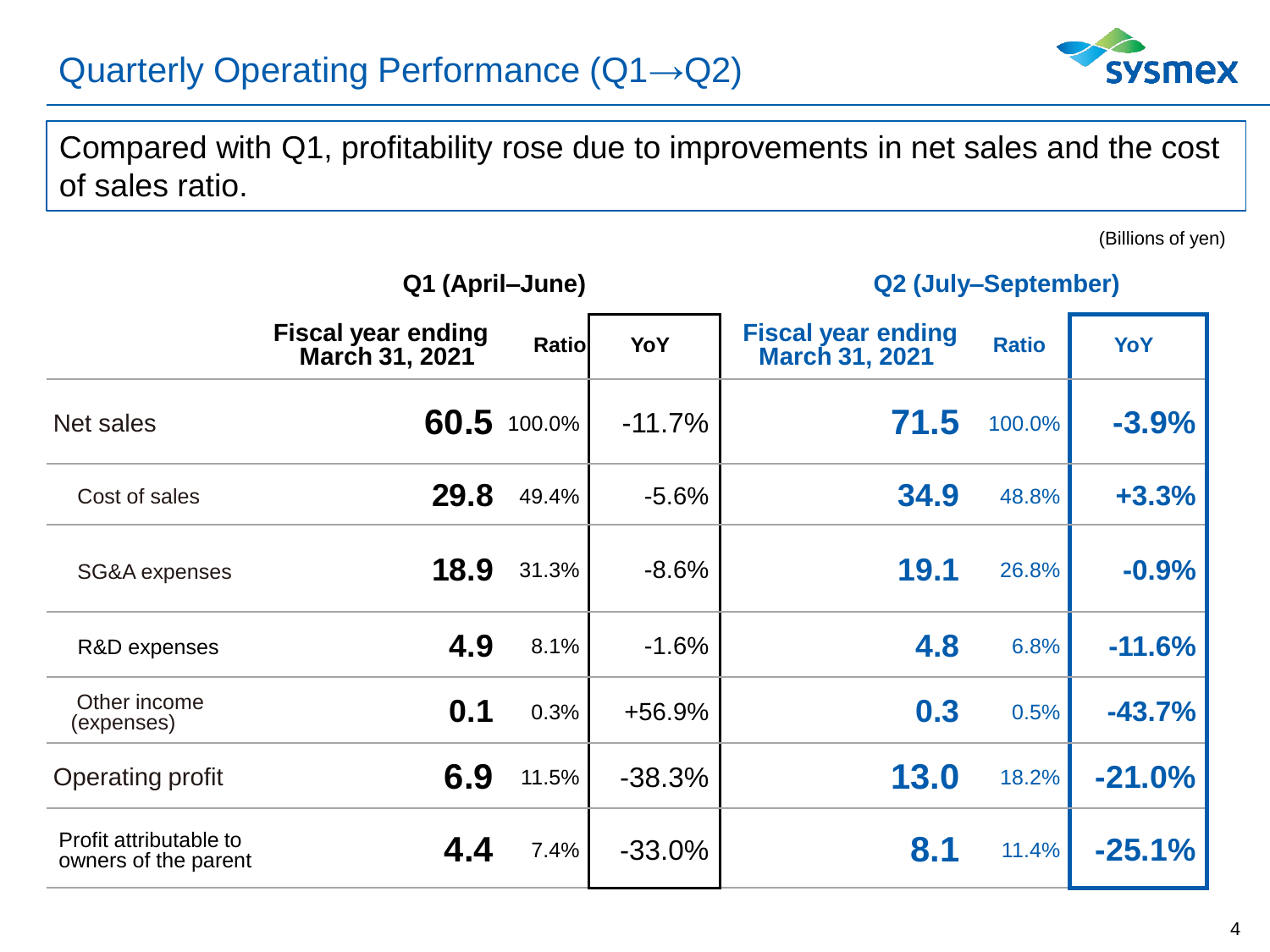## Estimated Number of Hematology Tests



Amid a growing sense of recovery, the number of tests remains down slightly in the Americas and AP. Moving into the second half, there are concerns about a resurgence in infections.



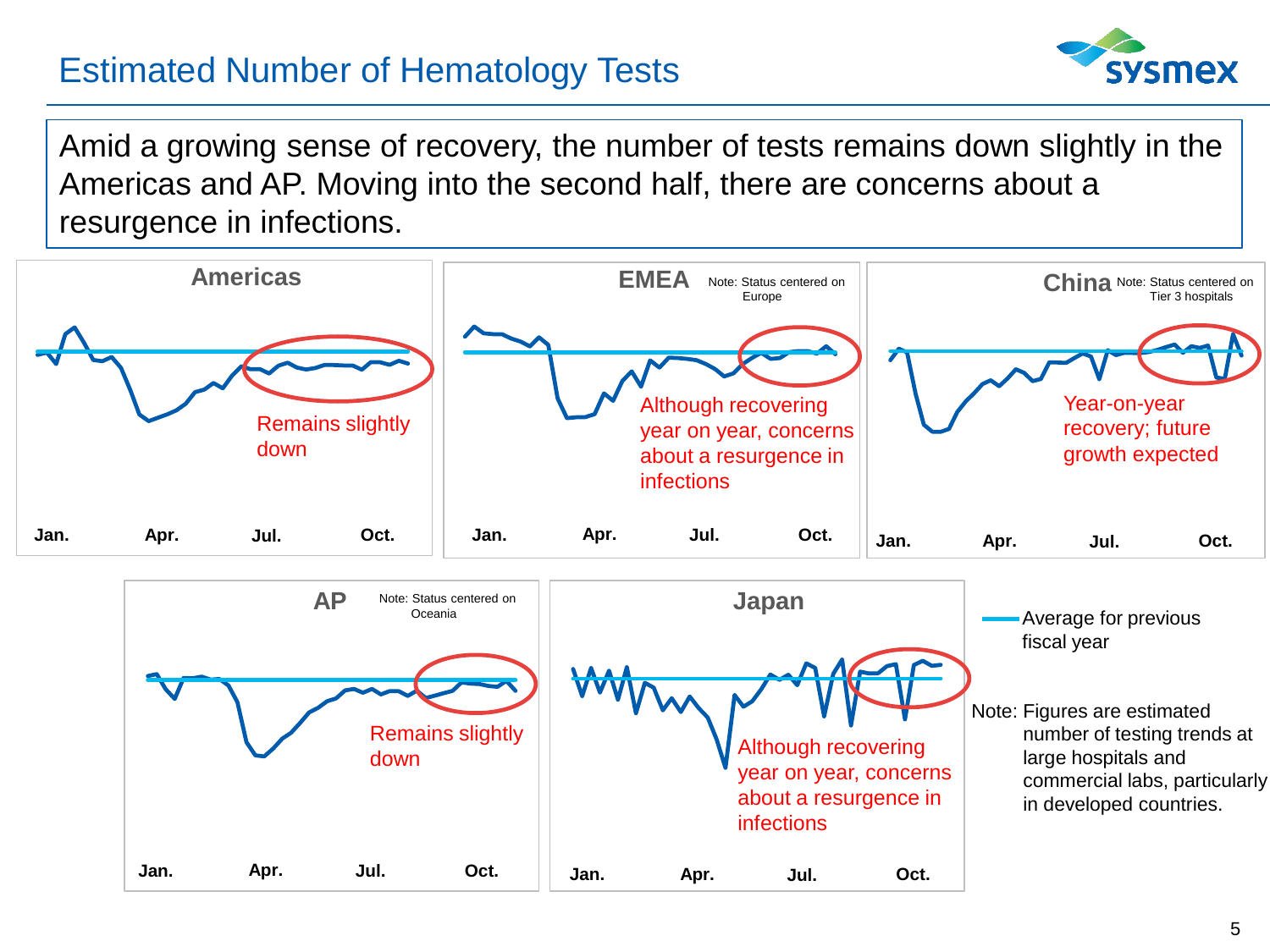



2020 2021

\* Year-on-year increase on a yen basis, excluding the impact of exchange rate fluctuations (First six months of years to March 31) 6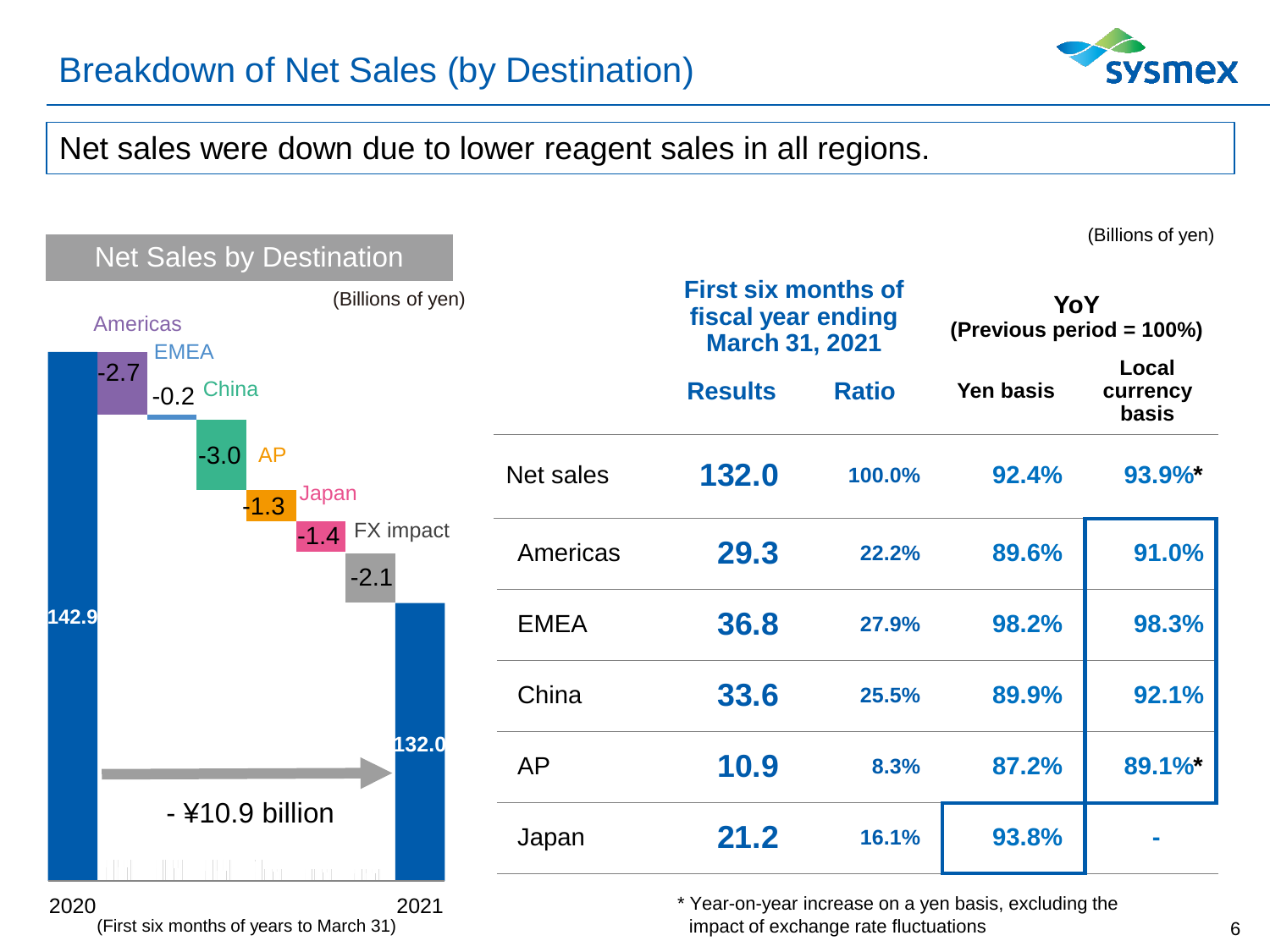## Breakdown of Net Sales (by Product Type)



### Reagent sales were down, but instrument sales were up slightly due to increases in China and EMEA.

|                                                                  |     |          |                                                                                        |              |                                     |               |                     |                    |        |        |       | (Billions of yen) |
|------------------------------------------------------------------|-----|----------|----------------------------------------------------------------------------------------|--------------|-------------------------------------|---------------|---------------------|--------------------|--------|--------|-------|-------------------|
| <b>Sales by Product Type</b><br>(Billions of yen)<br>Instruments |     |          | First six months of First six months of<br>fiscal year ending<br><b>March 31, 2021</b> |              | fiscal year ended<br>March 31, 2020 |               | YoY<br>(previous    | YoY at<br>previous |        |        |       |                   |
|                                                                  |     |          | <b>Results</b>                                                                         | <b>Ratio</b> | <b>Results</b>                      | <b>Ratio</b>  | $period =$<br>100%) | year's rate        |        |        |       |                   |
|                                                                  | 0.1 | Reagents |                                                                                        |              |                                     |               |                     |                    |        |        |       |                   |
|                                                                  |     |          |                                                                                        |              |                                     | Net sales     | 132.0               | 100.0%             | 142.9  | 100.0% | 92.4% | 93.9%             |
|                                                                  |     | $-9.4$   | Services                                                                               |              |                                     | Instruments   | 35.5                | 26.9%              | 36.0   | 25.2%  | 98.6% | 100.6%            |
| 142.9                                                            |     |          | 0.7                                                                                    | $-0.2$       | Others FX impact<br>$-2.1$          | Reagents      | 73.7                | 55.8%              | 84.2   | 58.9%  | 87.5% | 88.8%             |
|                                                                  |     |          | <b>Services</b>                                                                        | <b>18.1</b>  | 13.8%                               | 17.7          |                     | 12.4% 102.7%       | 104.0% |        |       |                   |
|                                                                  |     |          |                                                                                        |              | 132.0                               | <b>Others</b> | 4.6                 | 3.5%               | 4.9    | 3.5%   | 93.5% | 95.1%             |

2020 (First six months of years to March 31) 2021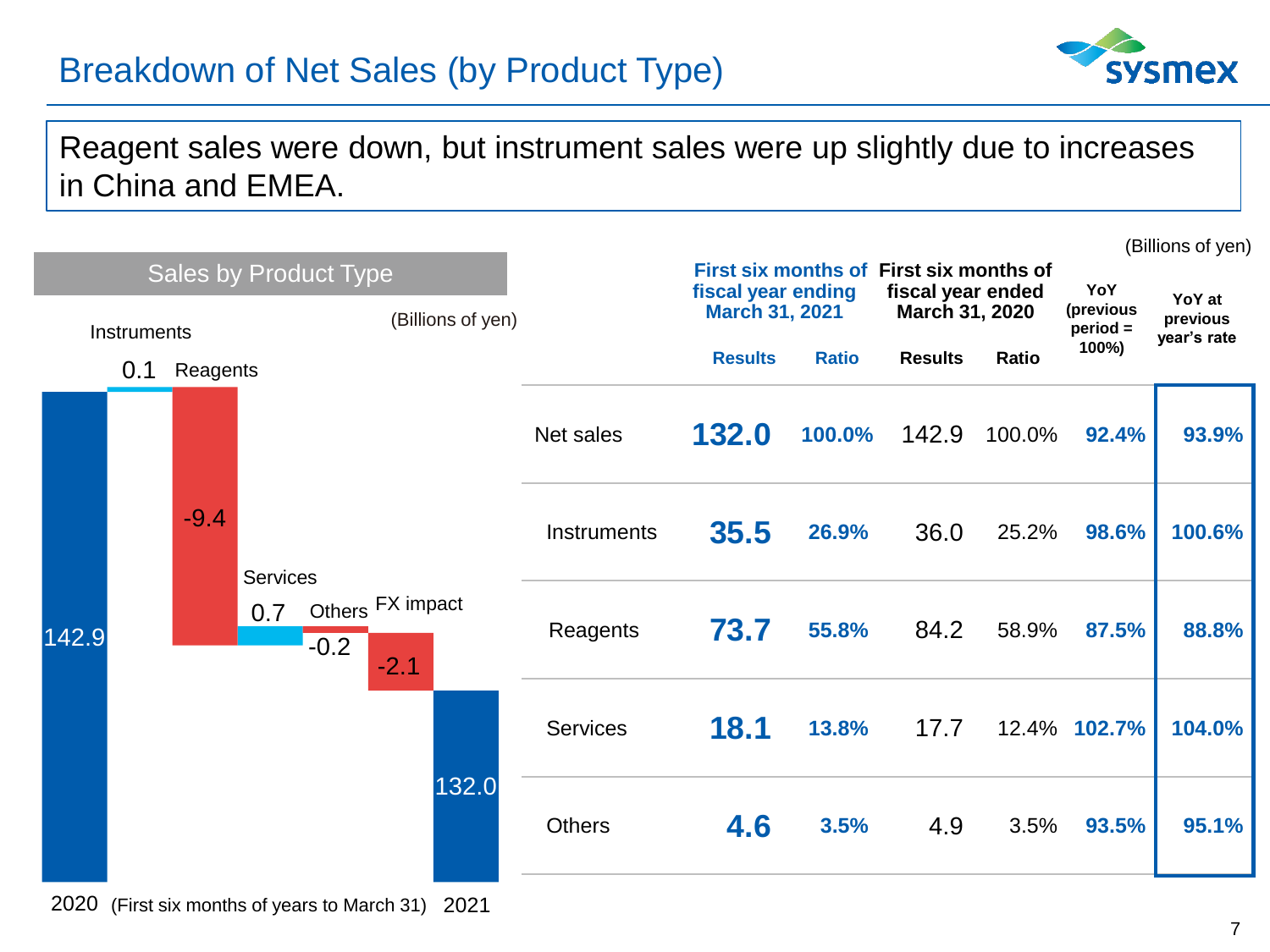## Breakdown of Net Sales (by Business)



Hematology, urinalysis and immunochemistry sales were down. In the hemostasis field, however, sales were up due to the use of these tests as an indicator for monitoring increasing severity of COVID-19.

|       | <b>Sales by Business</b>                         |                              |                      |                                                               |                                                         |                                                       |              |                                                 | (Billions of yen)                           |
|-------|--------------------------------------------------|------------------------------|----------------------|---------------------------------------------------------------|---------------------------------------------------------|-------------------------------------------------------|--------------|-------------------------------------------------|---------------------------------------------|
|       | Hematology                                       | (Billions of yen)            |                      | fiscal year ending<br><b>March 31, 2021</b><br><b>Results</b> | First six months of First six months of<br><b>Ratio</b> | fiscal year ended<br>March 31, 2020<br><b>Results</b> | <b>Ratio</b> | YoY<br><i>(previous)</i><br>$period =$<br>100%) | <b>YoY</b> at<br>previous<br>year's<br>rate |
|       |                                                  |                              | Net sales            | 132.0                                                         | 100.0%                                                  | 142.9                                                 | 100.0%       | 92.4%                                           | 93.9%                                       |
|       | $-8.0$<br>Hemostasis<br><b>Urinalysis</b><br>2.3 |                              | Hematology           | 80.1                                                          | 60.7%                                                   | 89.4                                                  | 62.6%        | 89.5%                                           | 91.1%                                       |
|       | Immunochemistry<br>$-1.7$<br>$-0.4$              | Other IVD<br>LS<br>FX impact | Hemostasis           | 24.7                                                          | 18.7%                                                   | 22.8                                                  |              | 16.0% 108.2% 110.3%                             |                                             |
| 142.9 | $-1.1$                                           | 0.2<br>$-2.1$                | <b>Urinalysis</b>    | 8.1                                                           | 6.2%                                                    | 10.0                                                  | 7.0%         | 81.4%                                           | 82.9%                                       |
|       |                                                  |                              | Immuno-<br>chemistry | 6.3                                                           | 4.8%                                                    | 6.8                                                   | 4.8%         | 92.3%                                           | 93.4%                                       |
|       |                                                  | 132.0                        | Other IVD            | 7.5                                                           | 5.7%                                                    | 8.8                                                   | 6.1%         | 85.8%                                           | ٠                                           |
|       |                                                  |                              | <b>LS</b>            | 5.1                                                           | 3.9%                                                    | 4.9                                                   |              | 3.5% 104.0% 104.6%                              |                                             |
| 2020  | (First six months of years to March 31)          | 2021                         |                      |                                                               |                                                         |                                                       |              |                                                 |                                             |

8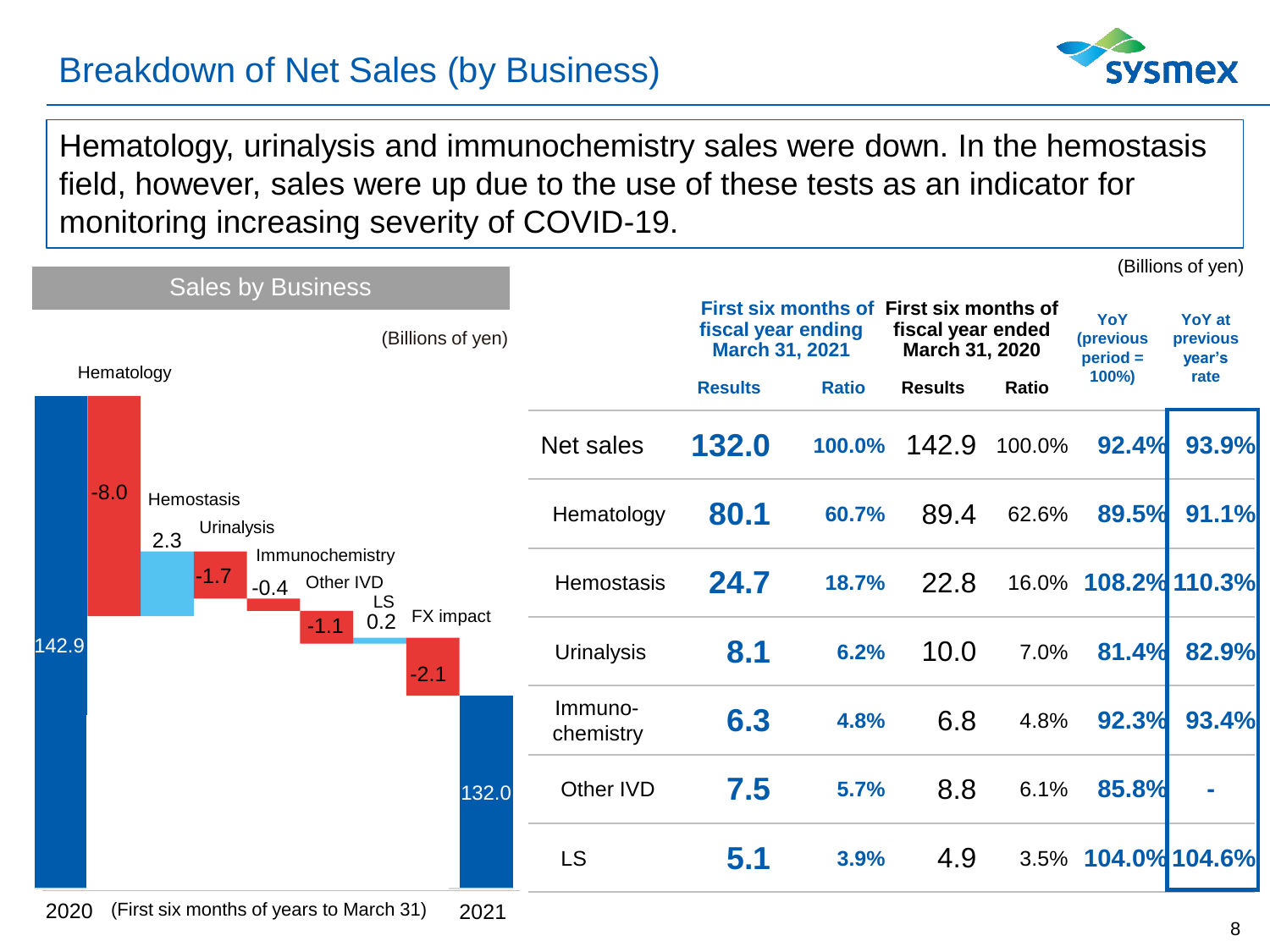

|      | <b>Operating Profit</b>                                                                                                                    | Note: the figures below exclude the impact of exchange rates.                                                                                                                                                                                                                                |                                          |
|------|--------------------------------------------------------------------------------------------------------------------------------------------|----------------------------------------------------------------------------------------------------------------------------------------------------------------------------------------------------------------------------------------------------------------------------------------------|------------------------------------------|
|      | (Billions of yen)                                                                                                                          | Decrease in gross profit due to lower sales: Down ¥4.76 billion                                                                                                                                                                                                                              |                                          |
|      | Decrease in gross profit<br>due to lower sales                                                                                             | Cost of sales ratio:<br>Changes in the product mix                                                                                                                                                                                                                                           | 2.9pt deterioration                      |
|      | $-4.7$                                                                                                                                     | (lower percentage of reagents)<br>Deterioration in the cost of sales ratio for<br>$\bullet$<br>instruments and reagents, due to higher                                                                                                                                                       | 1.9pt deterioration                      |
|      | Decline in gross profit<br>due to deterioration in<br>cost of sales ratio                                                                  | sales ratios outside the hematology field<br>Lower service costs in China and Americas                                                                                                                                                                                                       | 1.5pt deterioration<br>0.4pt improvement |
| 27.8 | Lower R&D<br>_ower<br>FX impact<br>expenses<br>SG&A<br>$-3.8$<br>expenses<br>0.7<br>$-0.2$<br>$-1.1$<br>1.5<br>Decrease in<br>other income | SG&A expenses:<br>Activity levels were down year on year due to<br>COVID-19, although sales promotion activities<br>resumed in individual regions as we entered Q2.                                                                                                                          | Down ¥1.50 billion                       |
|      | and expenses                                                                                                                               | R&D expenses:                                                                                                                                                                                                                                                                                | Down ¥0.71 billion                       |
|      | 20.0<br>$-47.7$ billion (down 28.0%)                                                                                                       | The first six months of the previous fiscal year included initial costs from<br>the bio-diagnostic reagent base. Also, we began commercializing some<br>life science products, and licensing fees were incorporated into cost of<br>sales. As a result, R&D expenses were down year on year. |                                          |
| 2020 | (First six months of years to March 31)<br>2021                                                                                            | FX impact:                                                                                                                                                                                                                                                                                   | ¥1.17 billion negative                   |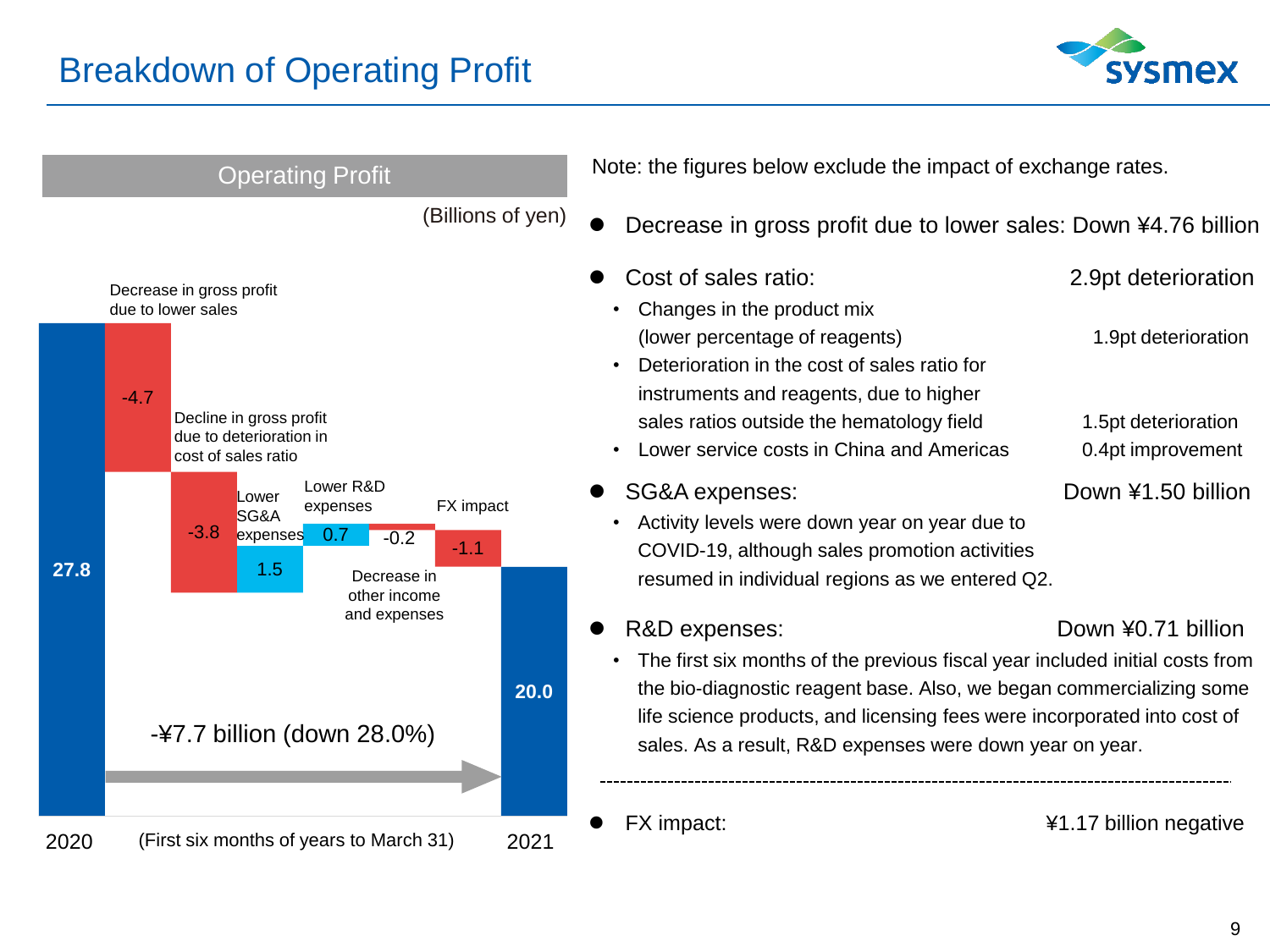## Breakdown of Assets and Liabilities/Equity





Note: The application of IFRS16 affected property, plant and equipment; current liabilities; and non-current liabilities.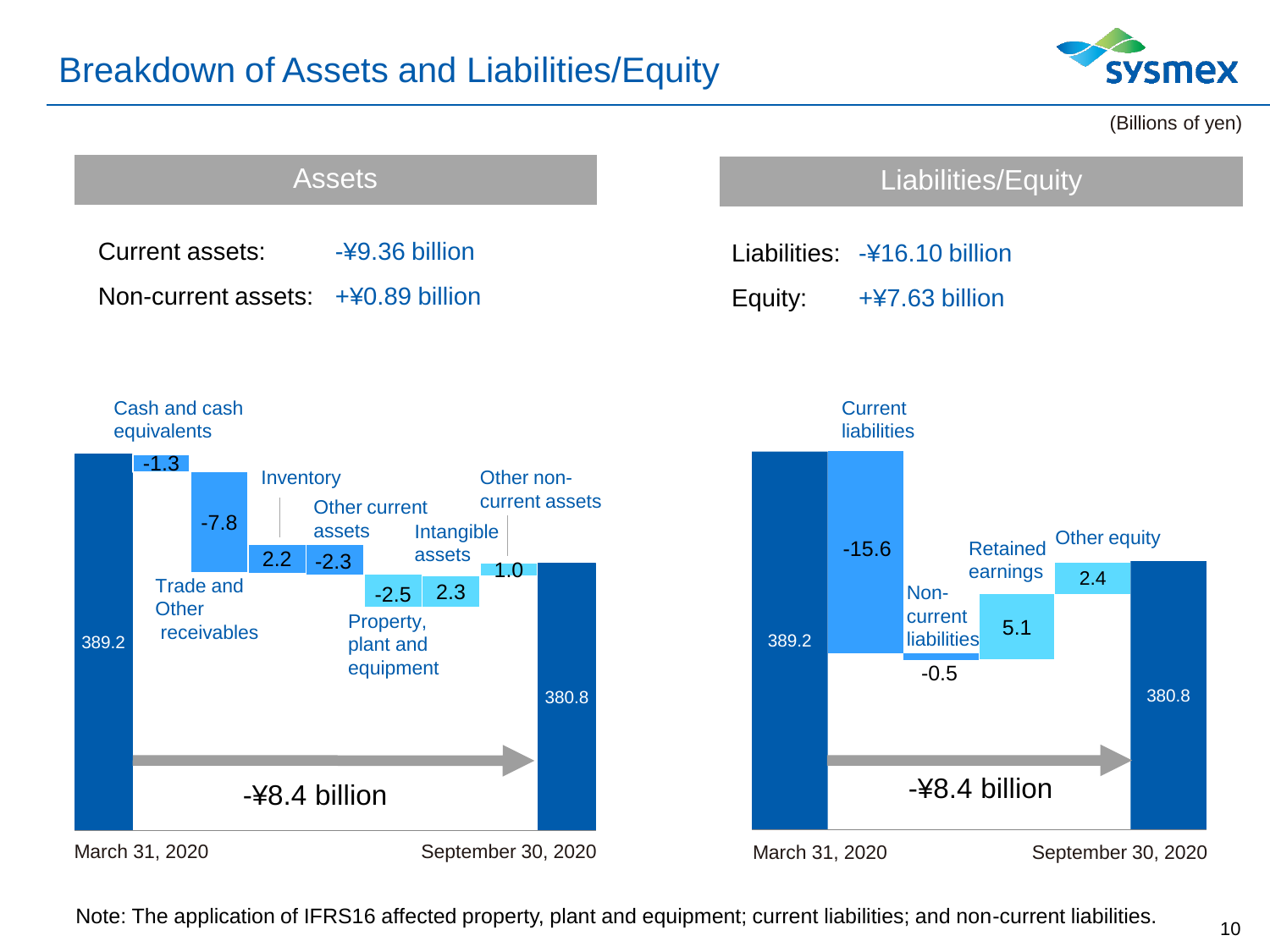

(Billions of yen)



Note: The application of IFRS16 affected operating CF and financing CF for the year ended March 31, 2020. 11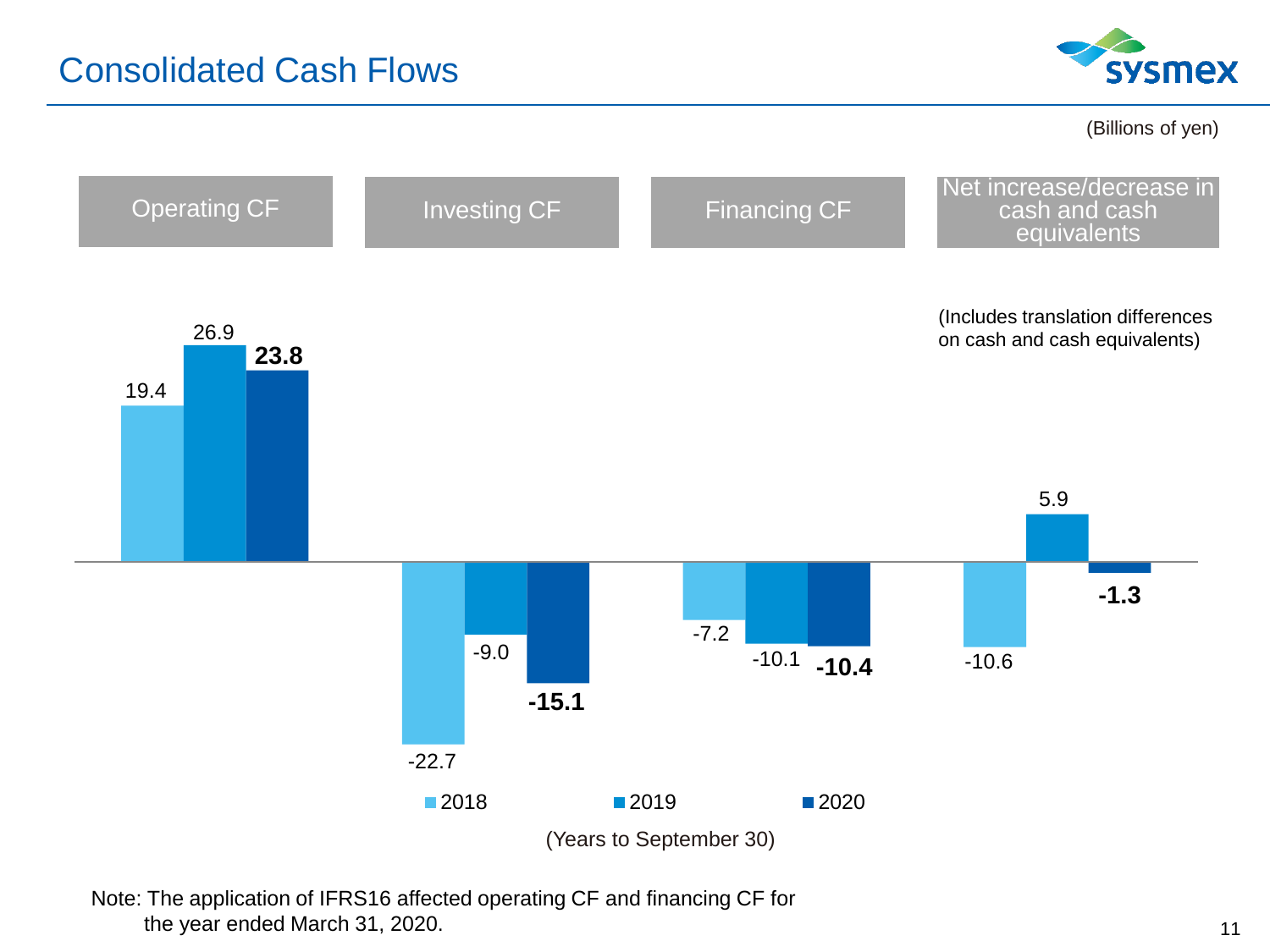



#### IVD business

- ⚫ Signed long-term contract in the hematology field with the largest commercial lab group in the EMEA region
- ⚫ Launched new products in the hemostasis field: CN-6500/CN-3500 automated blood coagulation analyzers (Japan)
- ⚫ Launched the XF-1600 flow cytometer (for research) (North America)

#### Life science business

- ⚫ Insurance coverage received for liquid biopsy RAS gene mutation testing for colorectal cancer using highsensitivity digital PCR (Japan)
- Launched system using the OSNA<sup>TM</sup> method to test for breast cancer lymph node metastasis (China)

#### COVID-19-related business (Japan)

- Applied for manufacturing and marketing approval for a SARS-CoV-2 antigen detection reagent
- ⚫ Launched SARS-CoV-2 antibody lab assay service and antibody measurement reagents (for research)
- ⚫ City of Kobe, Sysmex and SRL configured and began operating a PCR testing system for COVID-19 within the Kobe Biomedical Innovation Cluster

### **Others**

- Received manufacturing and marketing approval, as well as insurance coverage, for the "hinotori™ Surgical Robot System," a robotic assisted surgery system (Japan)
- ⚫ Introduced a new globally consistent job-based HR management system
- 12 ⚫ Expanded the scope and scale of investment in digitization projects to strengthen our corporate structure and create new value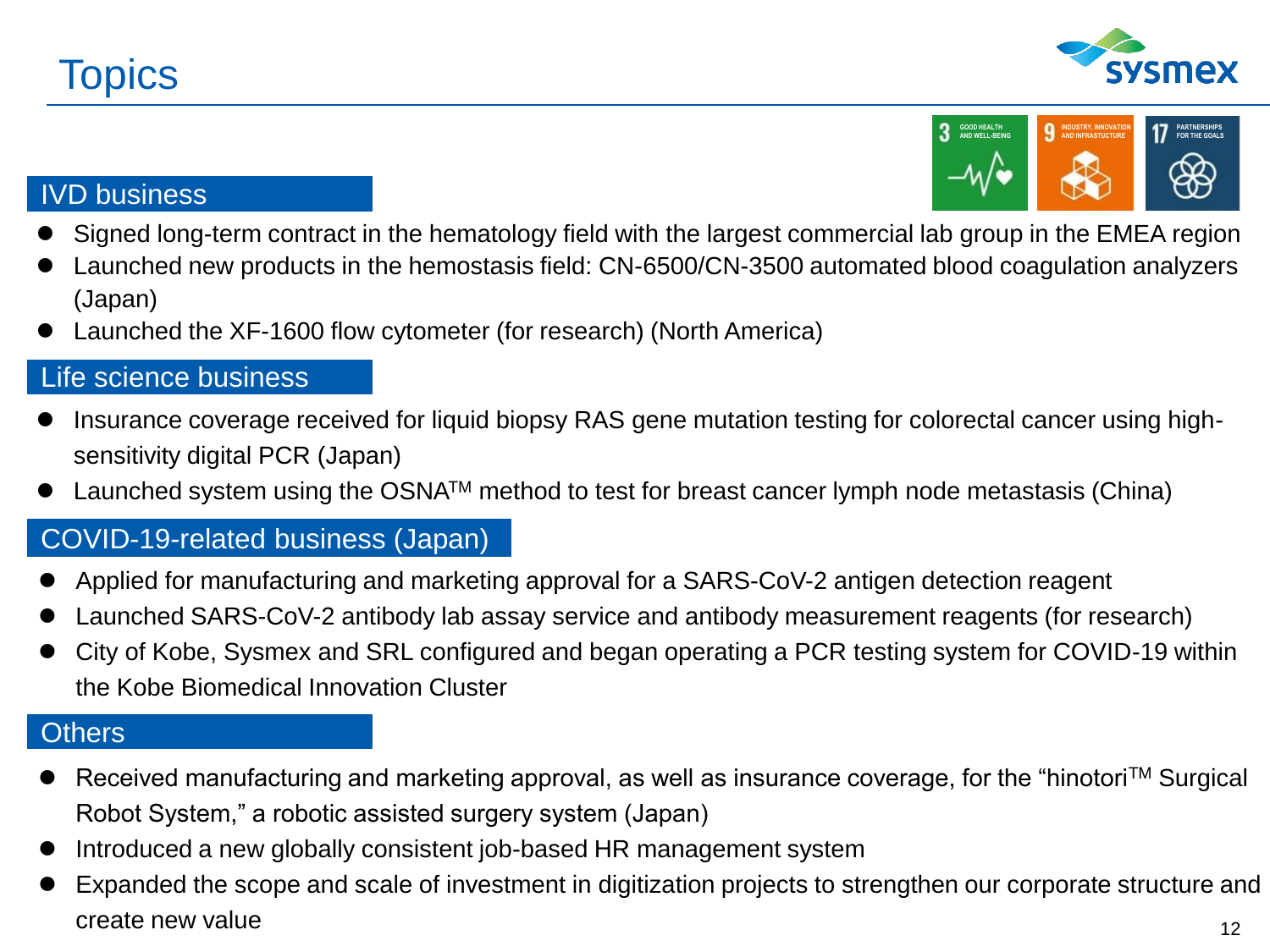## Initiatives on Priority Themes (Related to COVID-19)



### **Resolution of medical issues through products and services (contributing to enhanced COVID-19 testing system)**



### **Configure assays using our HISCL automated**

#### **immunoassay system**

- **Develop antigen test** 
	- Applied for manufacturing and marketing approval at end-September (Japan)
	- Measures nasopharyngeal (expansion of application to nasal swabs and saliva under development)
- **Develop antibody test** 
	- Launched an antibody lab assay service (for research) and antibody measurement reagents (for research)
	- Provided epidemiological studies and other information for research
- Develop tests to predict severity and monitor treatment
	- Launched a lab assay service (for research) of six parameters closely related to COVID-19



Note: Our automated immunoassay system is capable of **performing measurements that are highly sensitive in 17 minutes per sample (up to 200 samples/hour).**

> Fully Automated Immunoassay System HISCL-5000

- **Configure PCR testing system (Sysmex BMA Laboratory)**
	- Configured system in collaboration with the City of Kobe and SRL
	- Receiving samples from the City of Kobe (expanding the scope of application to personnel at care facilities)
- **Joint development of an automated PCR testing robot system**
	- Developing system in collaboration with Kawasaki Heavy Industries and Medicaroid with the aim of rollout in airports and other locations
	- Aimed at reducing manual operations to prevent secondary infections and establish a rapid testing system

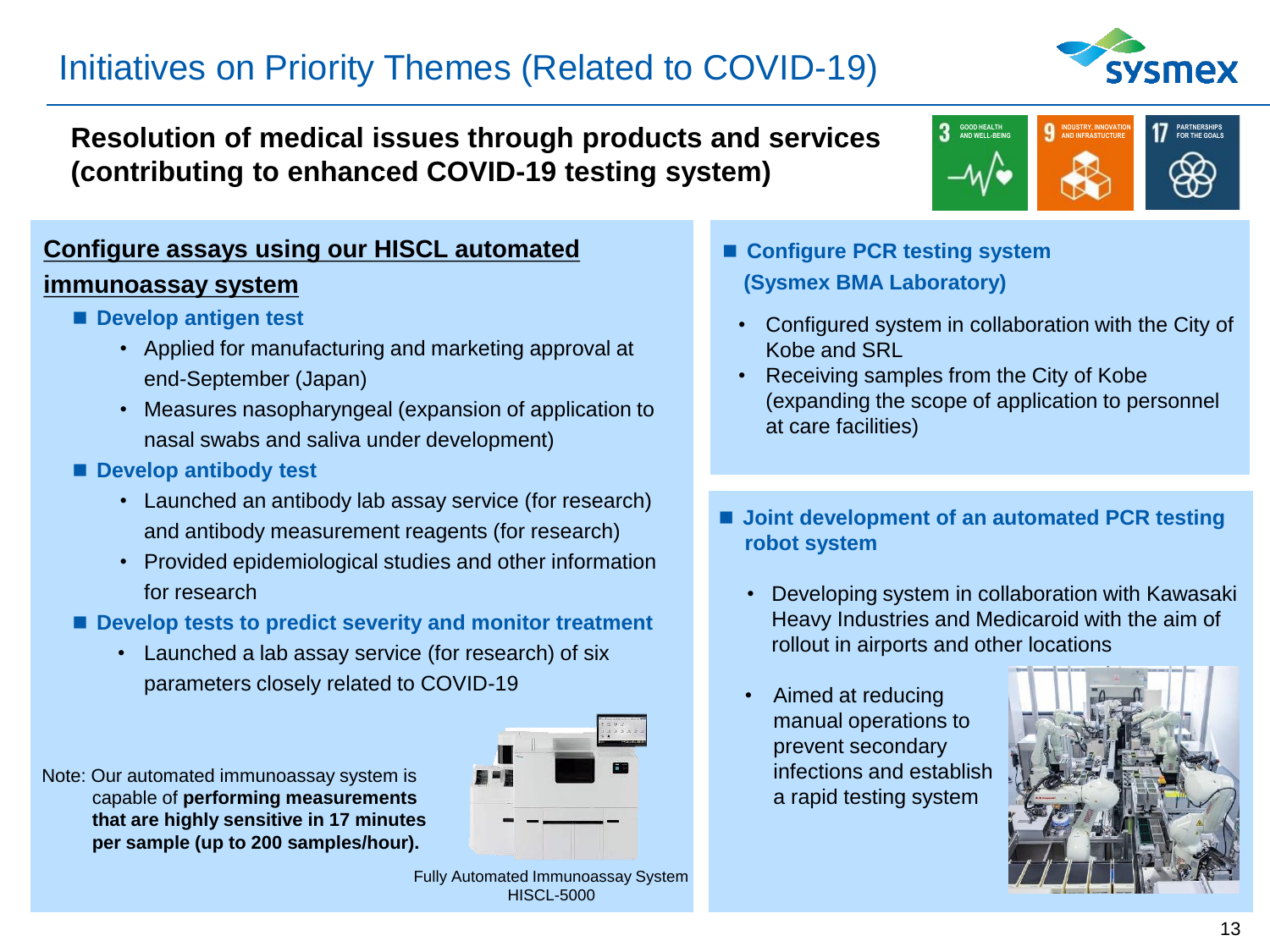## Information by Destination (Americas)





■ Q1 (Apr.-Jun.) ■ Q2 (Jul.-Sep.)

| (Billions of yen) | First six months of First six months of<br>fiscal year ending fiscal year ended |                | YoY<br>(Previous period = 100%)          |       |  |
|-------------------|---------------------------------------------------------------------------------|----------------|------------------------------------------|-------|--|
|                   | <b>March 31, 2021</b>                                                           | March 31, 2020 | (Local currency<br>(Yen basis)<br>basis) |       |  |
| <b>Sales</b>      | 29.3                                                                            | 32.7           | 89.6%                                    | 91.0% |  |
| Instruments       | 7.6                                                                             | 8.9            | 85.8%                                    | 87.1% |  |
| Reagents          | 13.1                                                                            | 15.2           | 86.0%                                    | 87.4% |  |
|                   |                                                                                 |                |                                          |       |  |

#### **Sales for this region were down due to the impact of COVID-19 on reagent sales, particularly in the hematology field, although sales in the hemostasis field were favorable in North America.**

Services, others **8.5** 8.5 **99.8%** 101.4%

- Instruments: Sales decreased as the result of delayed installation of hematology instruments, despite robust performance in the hemostasis field in North America.
- ⚫ Reagents: Sales were down in the hematology field due to the impact of COVID-19, both in North America and in Central and South America.

#### **Topics**

- ⚫ We will be monitoring trends in the healthcare market following the US presidential elections.
- ⚫ In North America, we entered an exclusive sales agreement in the urinalysis field with Siemens Healthineers, with sales commencing at the end of Q2.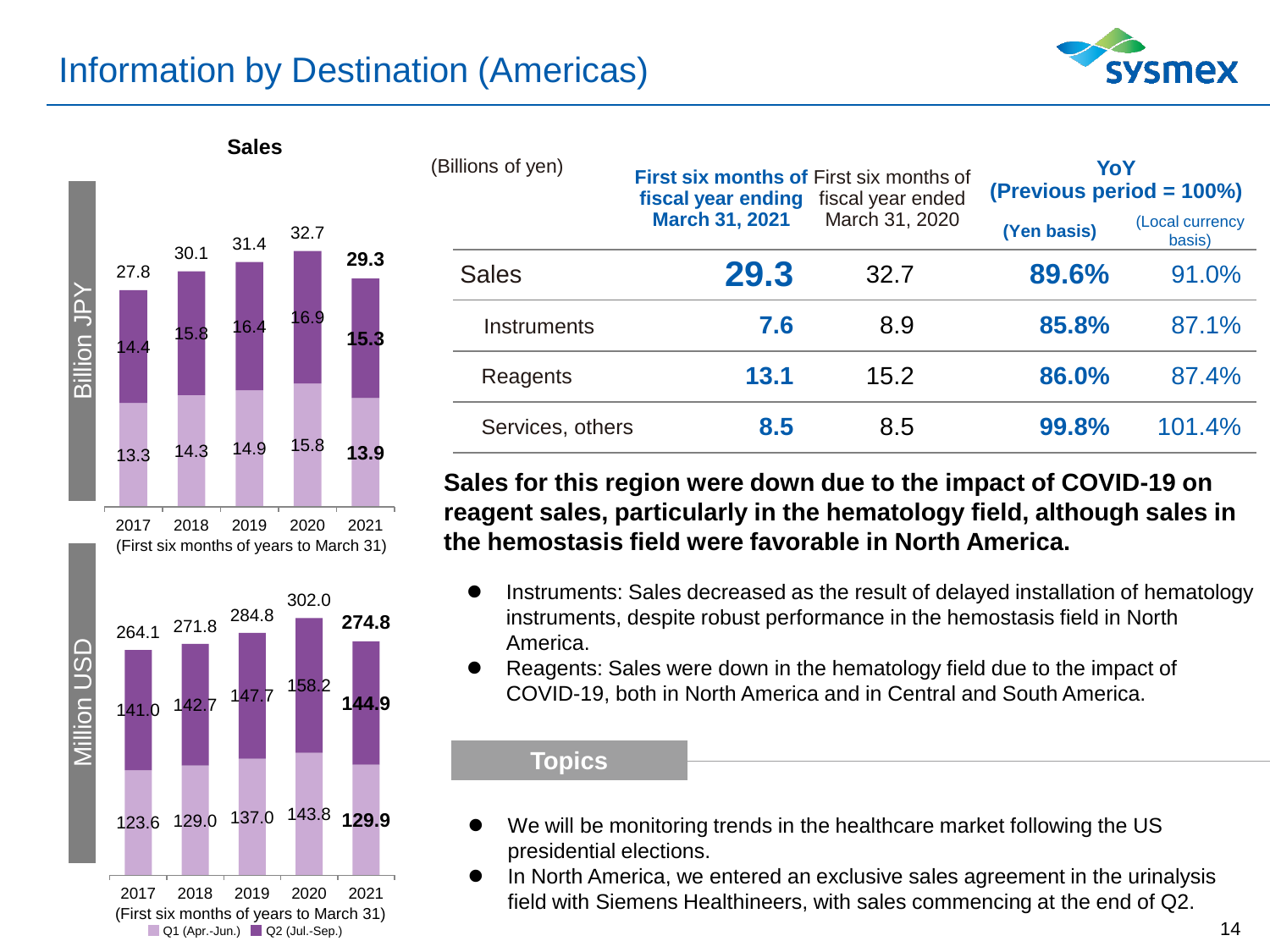## Information by Destination (EMEA)





| llions of yen)     | <b>First six months of First six months of</b><br>fiscal year ended<br>fiscal year ending<br><b>March 31, 2021</b><br>March 31, 2020 |      | YoY<br>(Previous period = 100%) |                           |  |
|--------------------|--------------------------------------------------------------------------------------------------------------------------------------|------|---------------------------------|---------------------------|--|
|                    |                                                                                                                                      |      | (Yen basis)                     | (Local currency<br>basis) |  |
| <b>Sales</b>       | 36.8                                                                                                                                 | 37.5 | 98.2%                           | 98.3%                     |  |
| <b>Instruments</b> | 10.8                                                                                                                                 | 10.2 | 106.1%                          | 106.5%                    |  |
| Reagents           | 19.9                                                                                                                                 | 21.6 | 91.8%                           | 91.8%                     |  |
| Services, others   | 6.1                                                                                                                                  | 5.6  | 108.3%                          | 108.2%                    |  |

#### **Sales were down slightly in the region as the result of lower reagent sales stemming from COVID-19, although instrument sales were favorable in the hematology and hemostasis fields.**

- Instruments: Sales were up, with growth in the hematology field thanks to an order from a large commercial lab, and robust performance in the hemostasis field in Russia and other areas where we conduct sales directly.
- ⚫ Reagents: Sales were down, due to lower sales in the hematology, urinalysis and LS fields (affected by COVID-19), despite strong performance in the hemostasis field.

#### **Topics**

⚫ Concerns are mounting about a second wave of COVID-19 infections in various regions, with major European countries declaring a state of emergency from mid-October.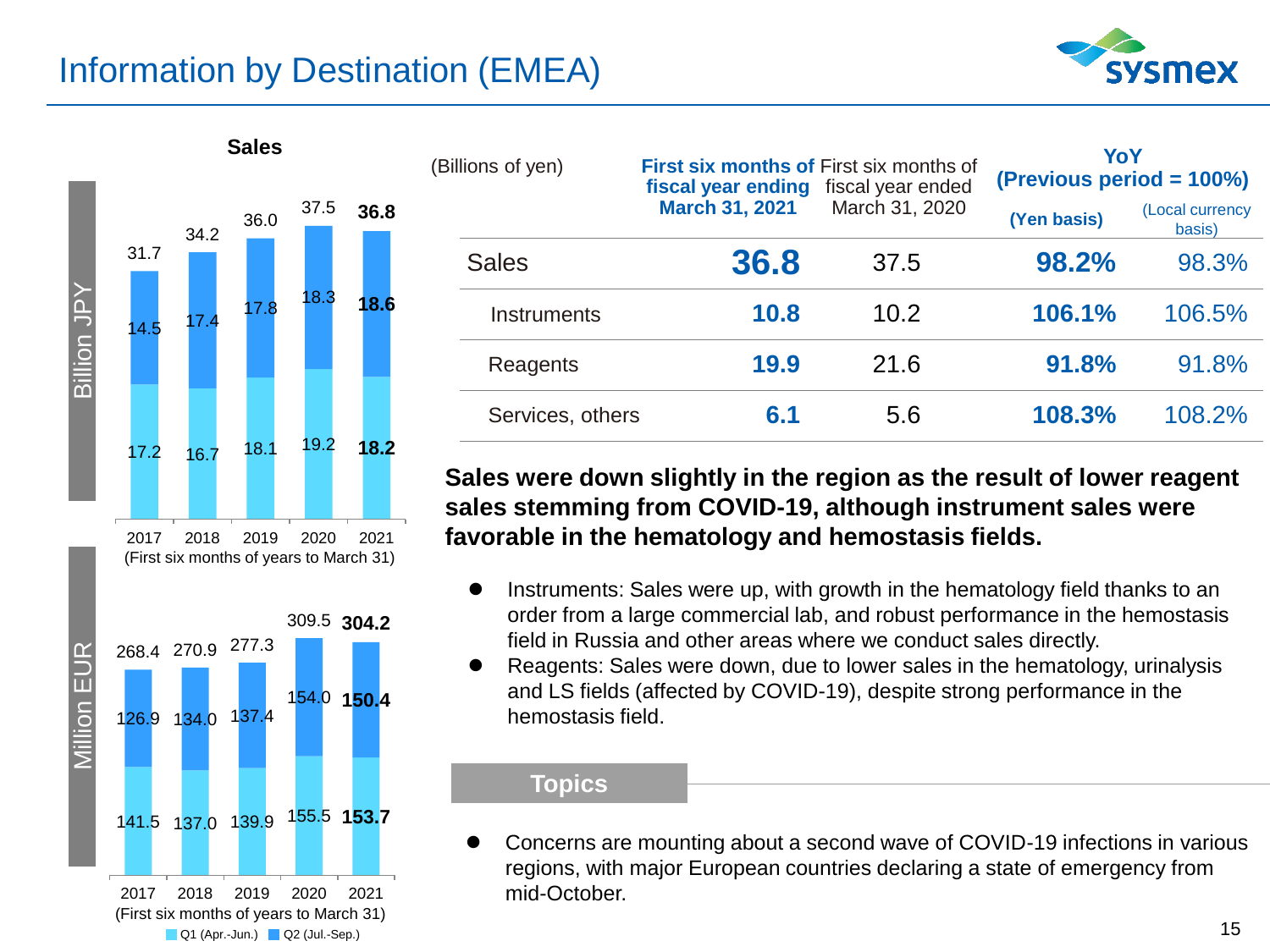## Information by Destination (China)







| (Billions of yen) |                  | <b>First six months of First six months of</b><br>fiscal year ending | fiscal year ended | YoY<br>(Previous period = 100%) |                           |  |
|-------------------|------------------|----------------------------------------------------------------------|-------------------|---------------------------------|---------------------------|--|
|                   |                  | <b>March 31, 2021</b>                                                | March 31, 2020    | (Yen basis)                     | (Local currency<br>basis) |  |
|                   | <b>Sales</b>     | 33.6                                                                 | 37.4              | 89.9%                           | 92.1%                     |  |
|                   | Instruments      | 11.1                                                                 | 9.3               | 118.6%                          | 121.6%                    |  |
|                   | Reagents         | 19.0                                                                 | 24.2              | 78.8%                           | 80.7%                     |  |
|                   | Services, others | 3.4                                                                  | 3.8               | 89.8%                           | 92.1%                     |  |

#### **Instrument sales increased, but reagent sales fell, centering on the hematology field. As a result, sales for the region were down.**

- ⚫ Instruments: Hematology sales rose due to increased demand for CRP testing as a result of the impact of COVID-19. In addition, sales expanded in the urinalysis and immunochemistry fields, boosting instrument sales.
- ⚫ Reagents: In addition to higher sales in the hemostasis field, performance improved in the hematology, urinalysis and immunochemistry fields. However, sales for the first six months were down year on year as the result of lower firstquarter sales.

#### **Topics**

- We held a kick-off event for system to test for lymph node metastasis of breast cancer (OSNA method).
- ⚫ In Q4, we expect to launch the XN-10x, a locally manufactured hematology analyzer. 16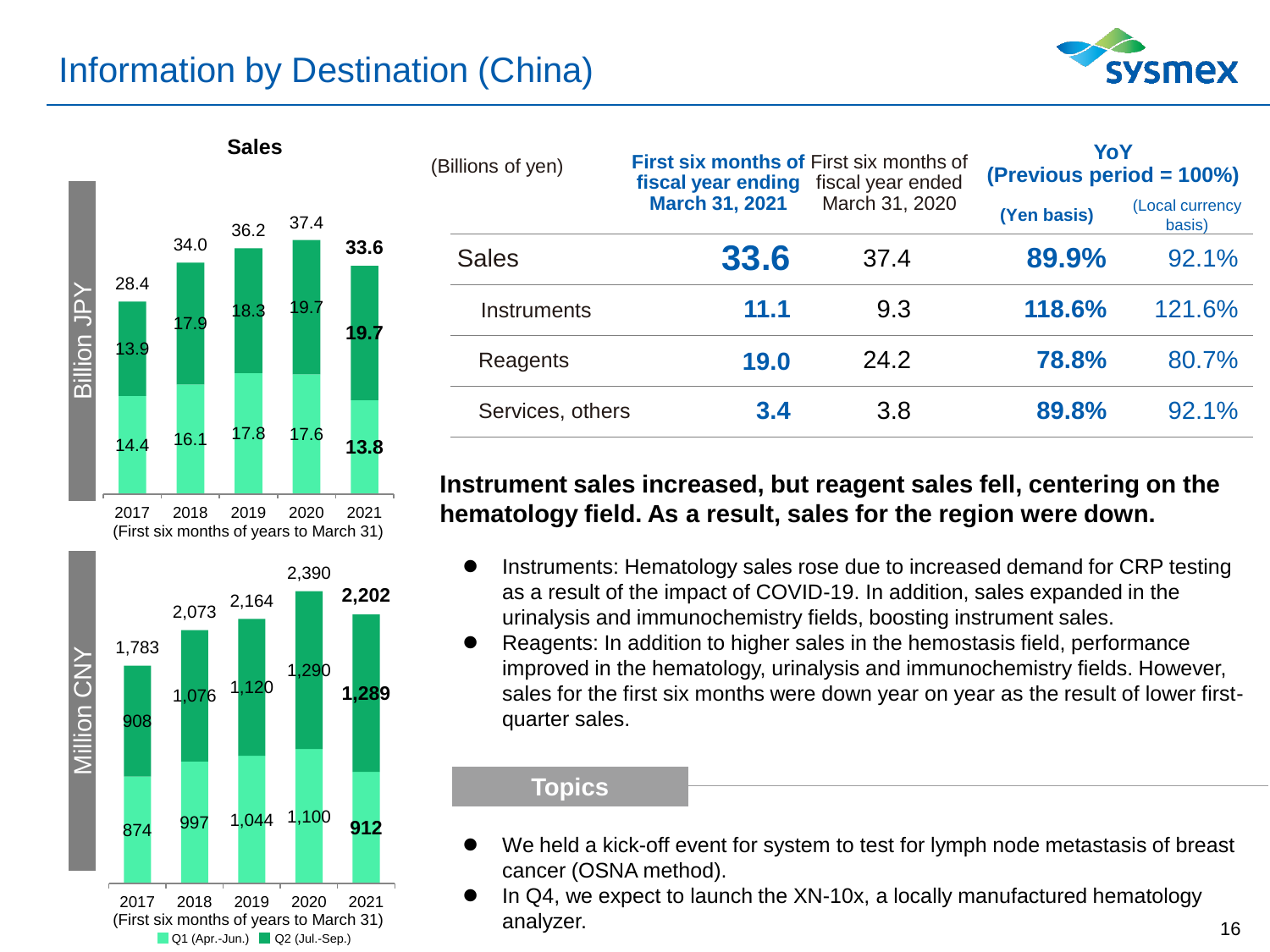## Information by Destination (AP)

**Sales**





|          | (Billions of yen) | <b>First six months of</b><br>fiscal year ending<br><b>March 31, 2021</b> | First six months of<br>fiscal year ended<br>March 31, 2020 | YoY<br>(Previous period = 100%) |  |
|----------|-------------------|---------------------------------------------------------------------------|------------------------------------------------------------|---------------------------------|--|
|          | <b>Sales</b>      | 10.9                                                                      | 12.5                                                       | (Yen basis)<br>87.2%<br>(89.1%) |  |
|          | Instruments       | 2.6                                                                       | 2.8                                                        | 93.4%                           |  |
| Reagents |                   | 7.3                                                                       | 8.4                                                        | 86.2%                           |  |
|          | Services, others  | 0.9                                                                       | 12                                                         | 79.9%                           |  |

Note: Figures in parentheses exclude the impact of exchange rate fluctuations.

#### **COVID-19 continued to affect the region, particularly in India and Indonesia, and sales were down due to lower sales of reagents.**

- ⚫ Instruments: In addition to the hemostasis field, performance was favorable in the hematology field in Thailand. However, sales for the region were down year on year due to a large order for a transport system in Australia in the first six months of the preceding fiscal year.
- ⚫ Reagents: Despite increases in the hemostasis field, sales decreased as a result of lower testing demand and lower performance in the hematology field, which was affected by an outbreak of dengue fever in the first six months of the previous fiscal year.

#### **Topics**

⚫ We will continue to monitor the ongoing increase in COVID-19 infections in countries such as India and Indonesia.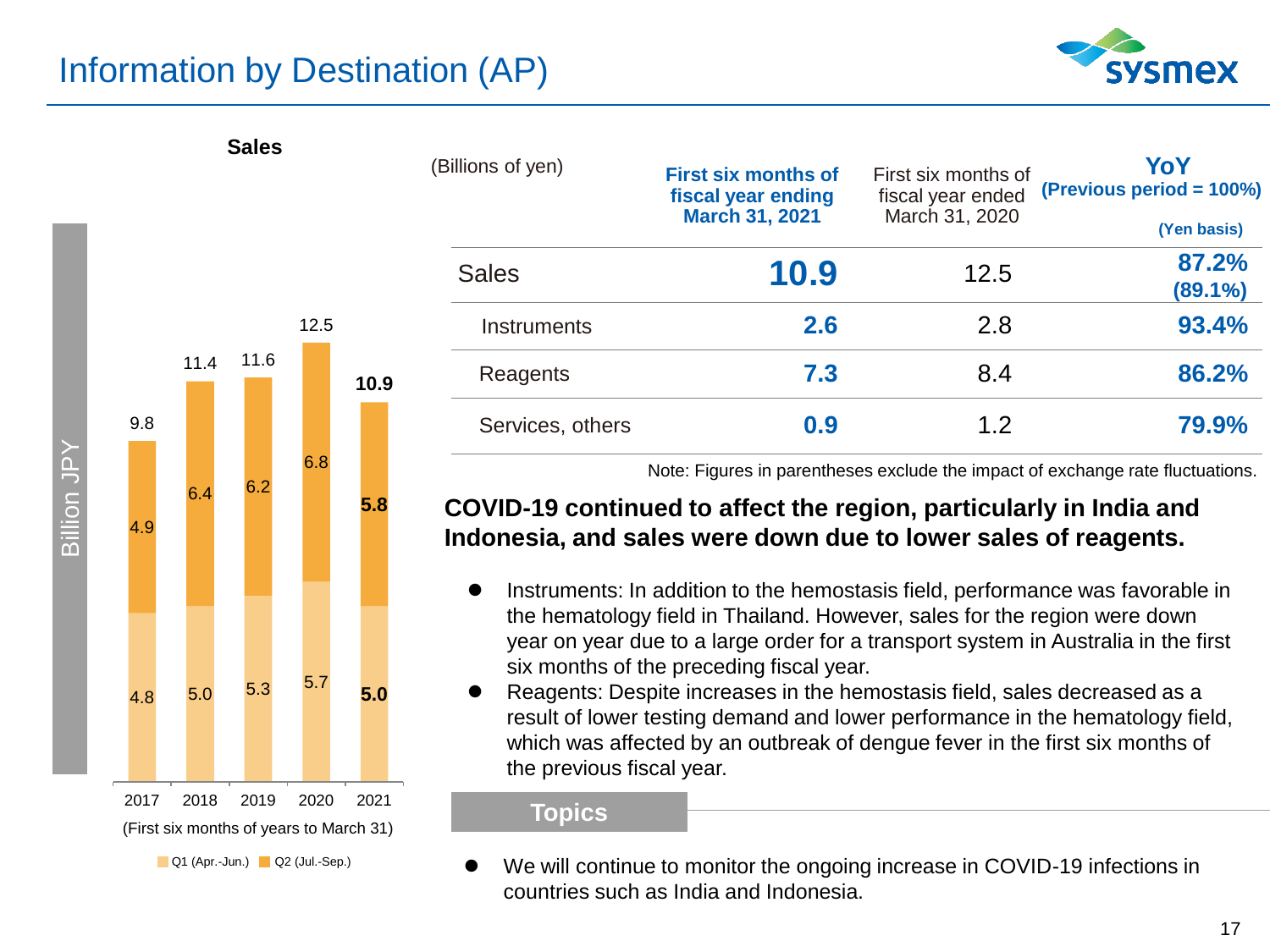



(Billions of yen) **First six months of fiscal year ending March 31, 2021** First six months of fiscal year ended March 31, 2020 **YoY (Previous period = 100%) (Yen basis)** Sales **21.2** 22.6 **93.8%** Instruments **3.1** 4.6 **69.2%**  Reagents **14.2** 14.6 **97.7%** Services, others **3.7** 3.4 **109.9%**

**Sales fell on comparison with the same period of the previous year, when we recorded a large order, and the impact of COVID-19. As a result, instrument and reagent sales both decreased.**

- ⚫ Instruments: Sales were down in comparison with the previous year, when we recorded a large order, as well as to delays in instrument installation, due to the state of emergency declaration.
- ⚫ Reagents: Sales decreased due to the impact of COVID-19.

#### **Topics**

We launched the CN-6500/CN-3500 automated blood coagulation analyzers, which add coagulation molecular marker measurement functionality to the CN-6000/CN-3000.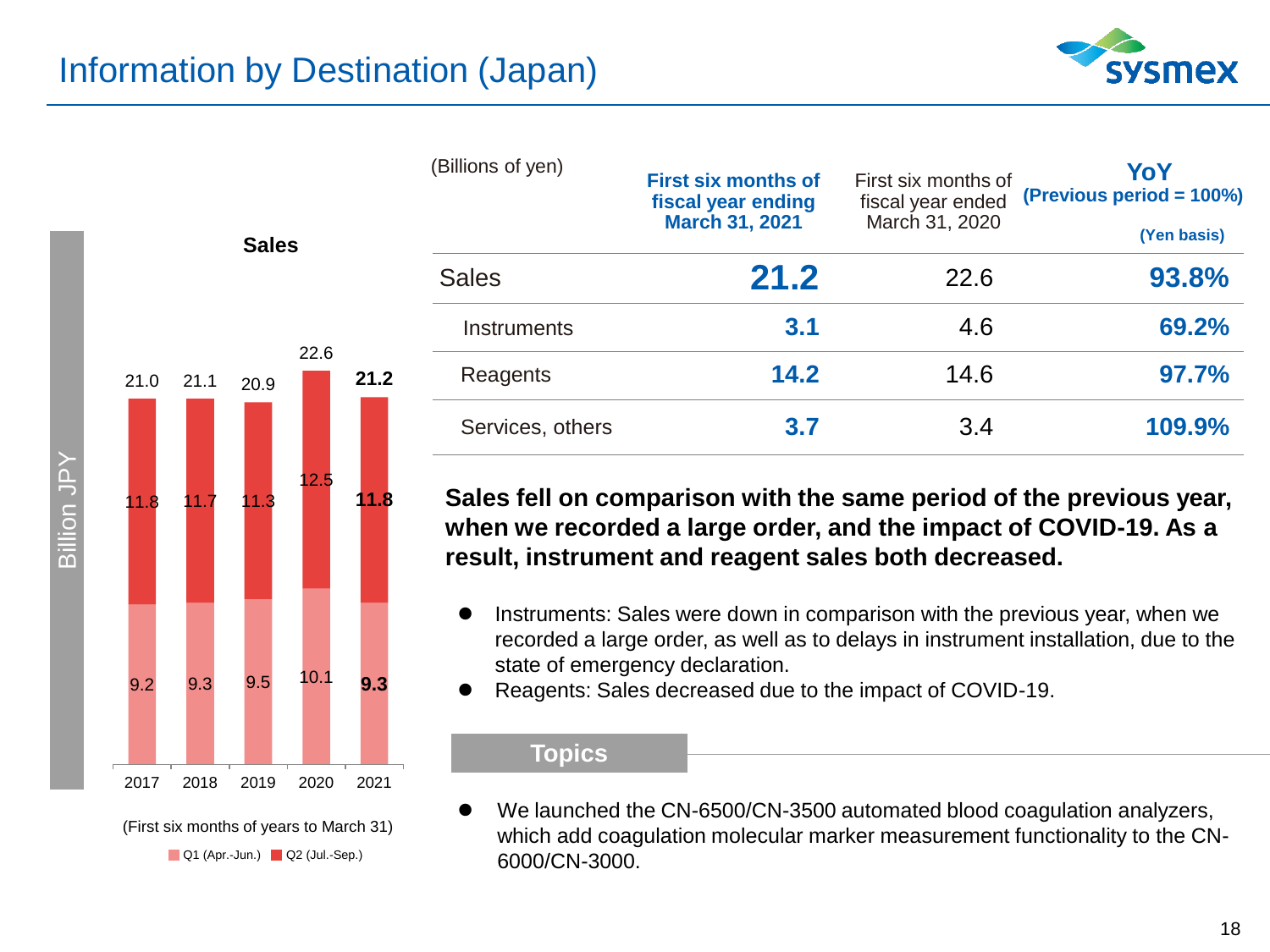

## 2. Consolidated Financial Forecast for the Fiscal Year Ending March 31,2021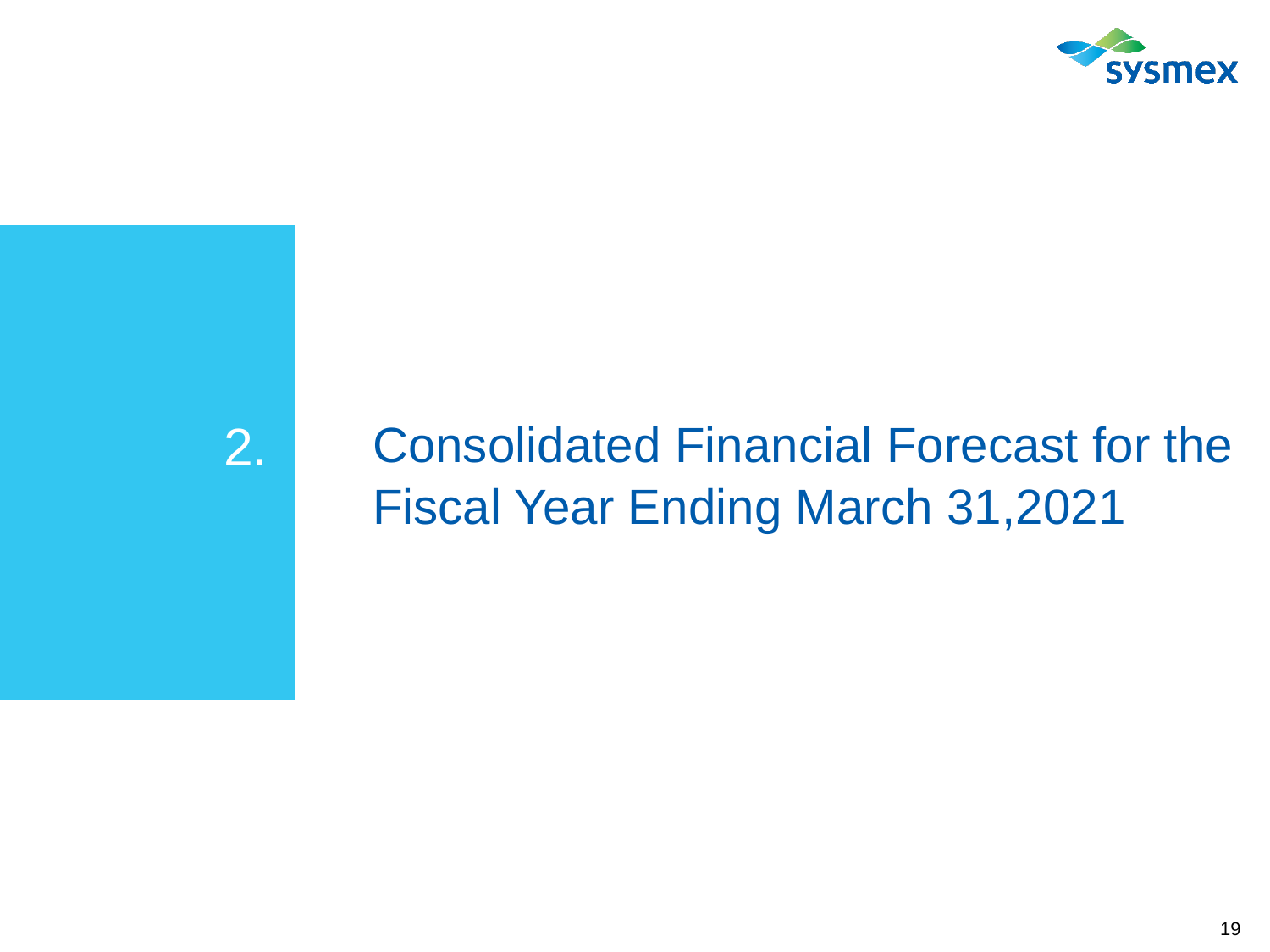

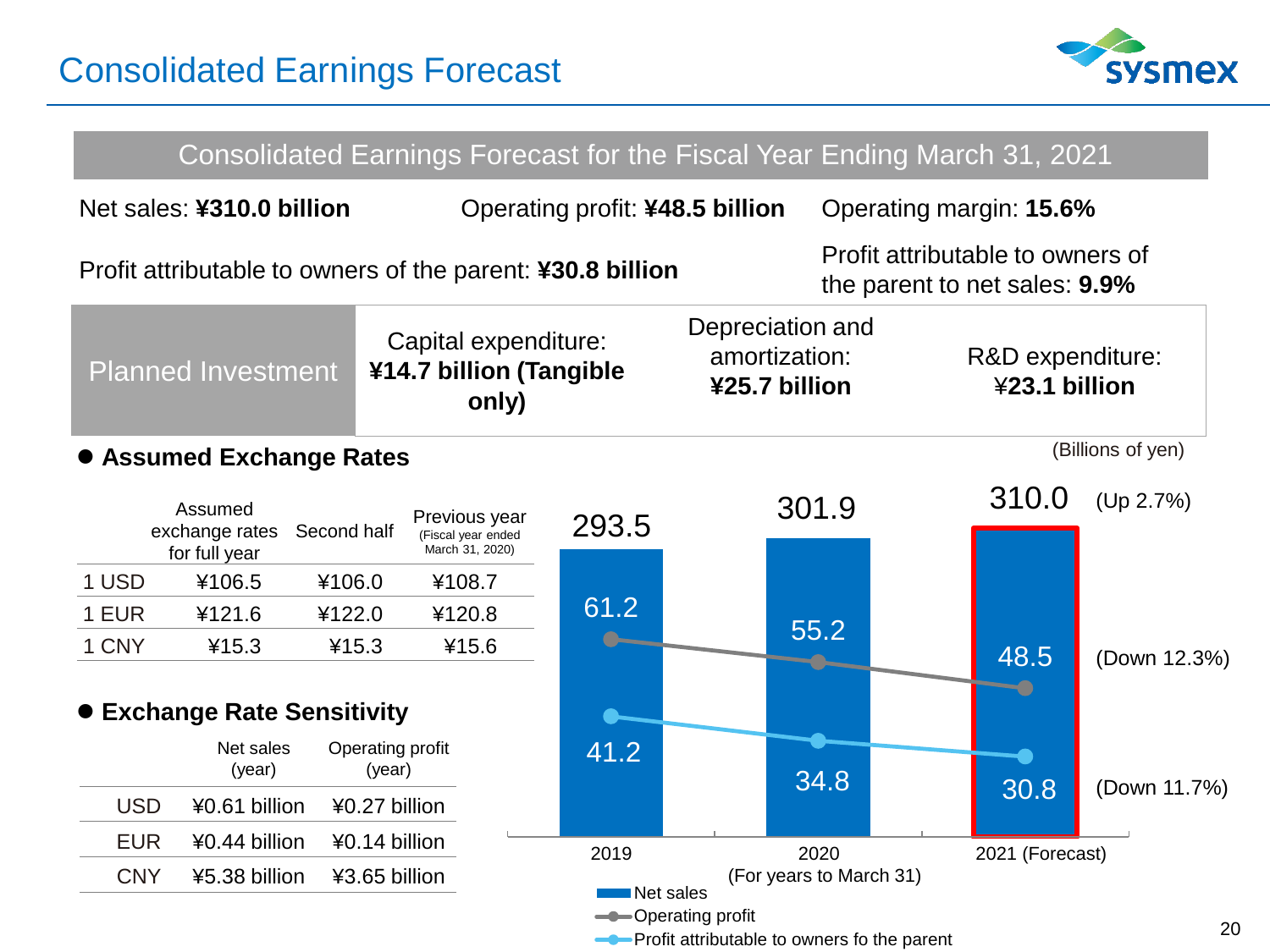

### **Assumptions behind our second-half earnings forecast**

- Although we expect reagent sales to continue to be affected in AP and some other regions, we anticipate a recovery in the COVID-19 infection status in many regions.
- In the second half, we assume exchange rates of 1USD=¥106, 1EUR=¥122 and 1CNY=¥15.3.

|                     | First half (Apr.–Sep.)                                      |                                                            | <b>Second half (Oct.-Mar.)</b>                                      |                                                            | <b>Full year (Apr.–Mar.)</b>                                        |                                                            |
|---------------------|-------------------------------------------------------------|------------------------------------------------------------|---------------------------------------------------------------------|------------------------------------------------------------|---------------------------------------------------------------------|------------------------------------------------------------|
|                     | <b>Fiscal year</b><br>ending<br>March 31, 2021<br>(results) | <b>Fiscal year</b><br>ended<br>March 31, 2020<br>(results) | <b>Fiscal year</b><br>ending<br><b>March 31, 2021</b><br>(forecast) | <b>Fiscal year</b><br>ended<br>March 31, 2020<br>(results) | <b>Fiscal year</b><br>ending<br><b>March 31, 2021</b><br>(forecast) | <b>Fiscal year</b><br>ended<br>March 31, 2020<br>(results) |
| Net sales           | 132.0                                                       | 142.9                                                      | 177.9                                                               | 158.9                                                      | 310.0                                                               | 301.9                                                      |
| Cost of sales ratio | 49.1%                                                       | 45.8%                                                      | 49.3%                                                               | 48.3%                                                      | 49.2%                                                               | 47.1%                                                      |
| SG&A expenses       | 38.0                                                        | 40.0                                                       | 48.4                                                                | 43.5                                                       | 86.5                                                                | 83.5                                                       |
| R&D expenses        | 9.7                                                         | 10.4                                                       | 13.3                                                                | 11.3                                                       | 23.1                                                                | 21.7                                                       |
| Operating profit    | 20.0                                                        | 27.8                                                       | 28.5                                                                | 27.4                                                       | 48.5                                                                | 55.2                                                       |

(Billions of yen)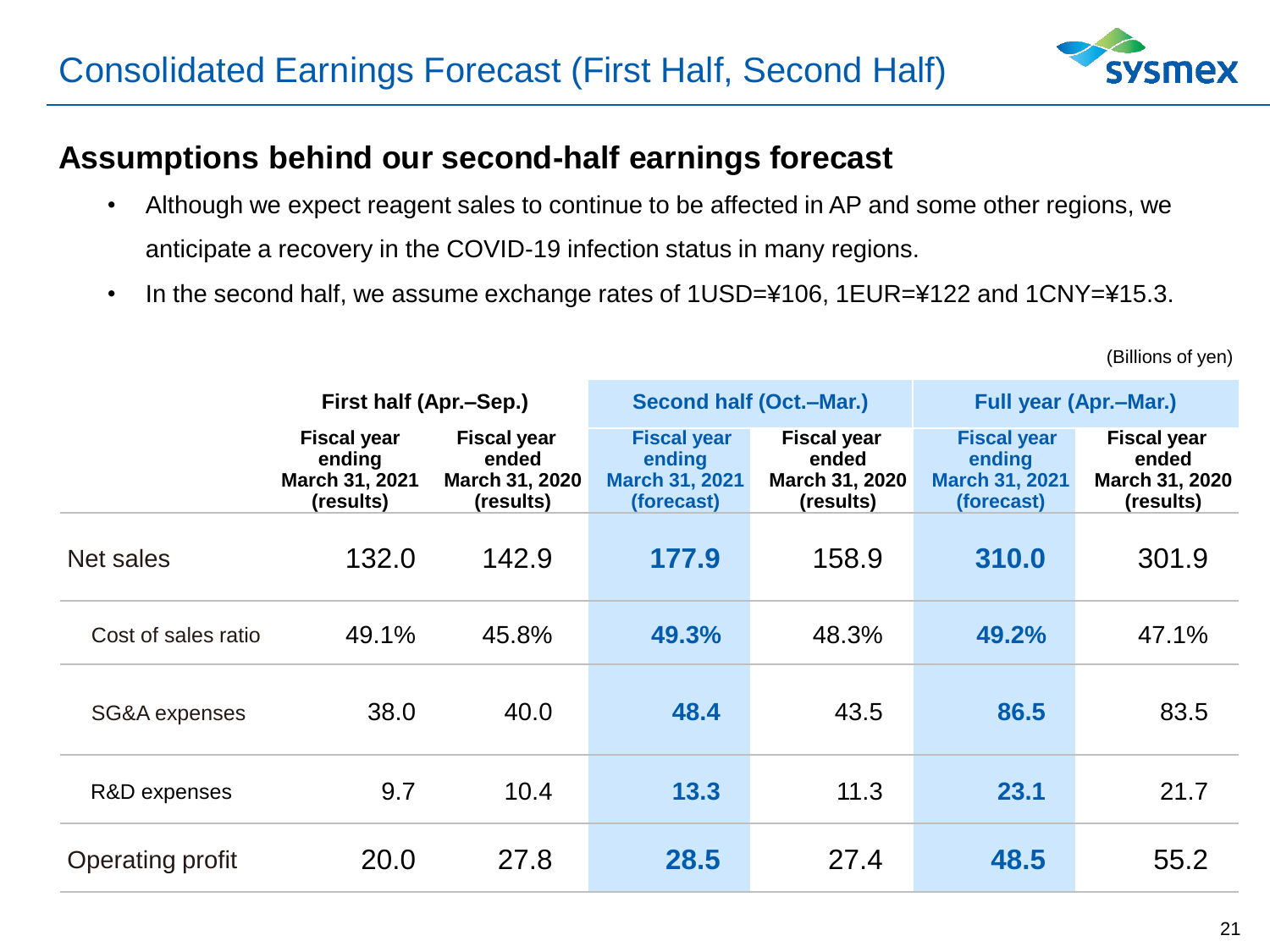

## ・Forecast calls for the same level of dividends as in the

fiscal year ended March 31, 2020

|                                                           | <b>Interim</b><br>dividend | Year-end<br>dividend | <b>Total</b> | Dividend ratio |
|-----------------------------------------------------------|----------------------------|----------------------|--------------|----------------|
| Fiscal year ended<br>March 31, 2020                       | 436                        | ¥36                  | 472          | 43.1%          |
| <b>Fiscal year ending</b><br>March 31, 2021<br>(proposal) | 436                        | ¥36                  | 472          | 48.8%          |

Sysmex aims to maintain a proper balance between aggressive investment, which is designed to sustain steady high growth, and returns to our shareholders as our earning power increases. In terms of returns to shareholders, we intend to provide a stable dividend on a continuous basis and aim for a consolidated payout ratio of 30% under our basic policy of sharing the successes of our operations in line with business performance.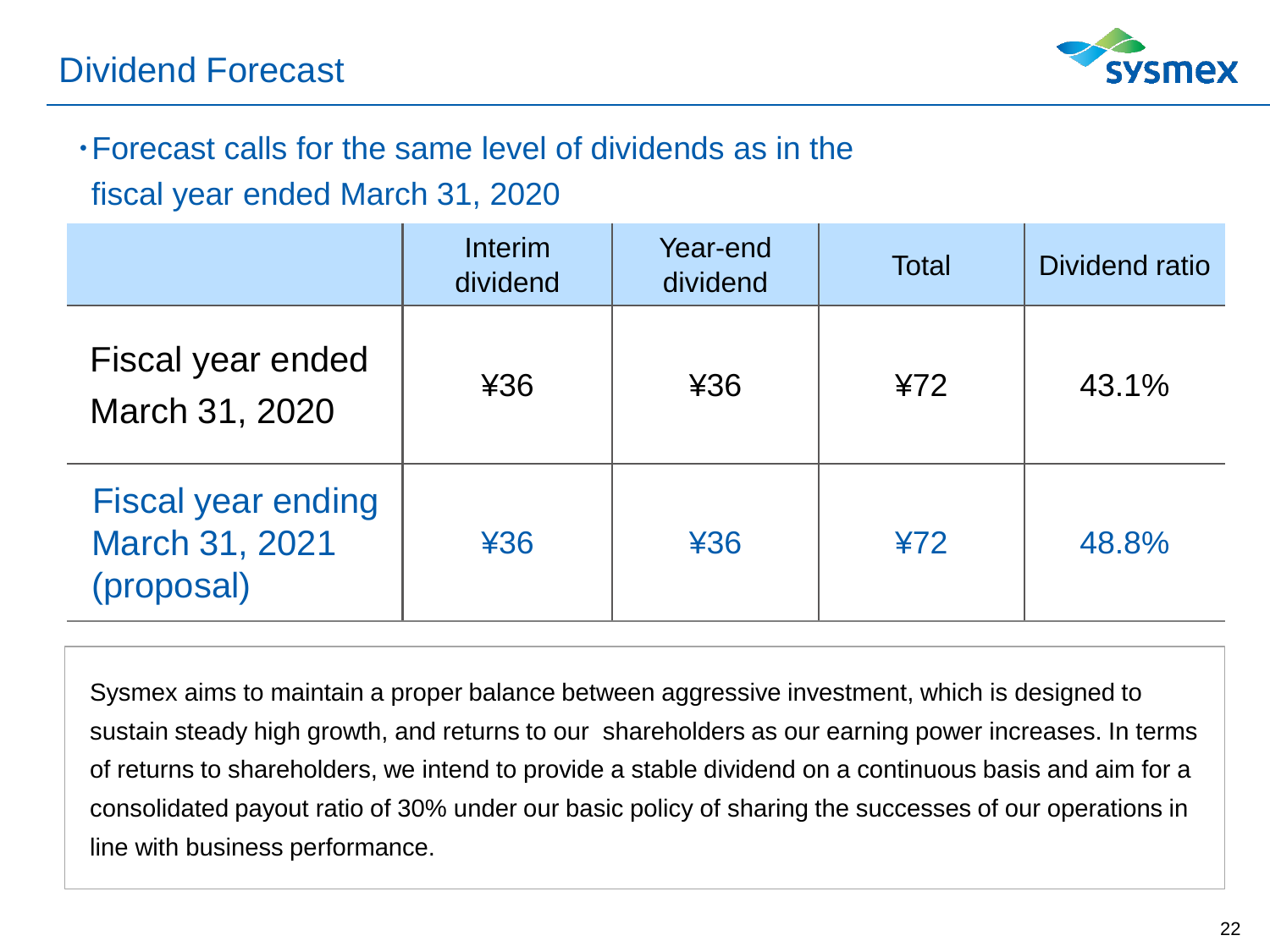

## (Appendix)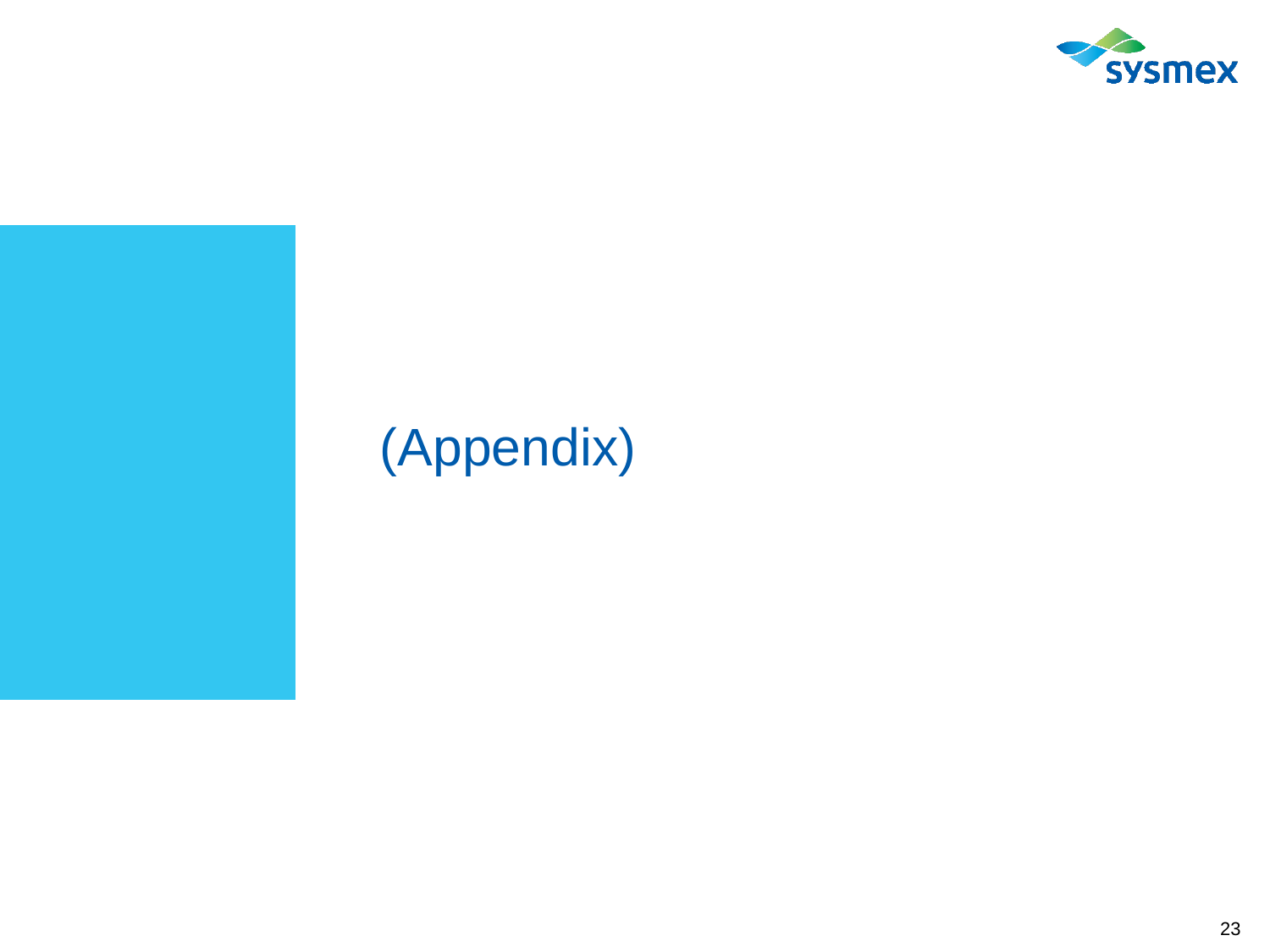## Sales by Business and Product Type (Cumulative)



|                             |                    |                           |                                                          |              |                                                         |        |                                           | (Billions of yen)         |
|-----------------------------|--------------------|---------------------------|----------------------------------------------------------|--------------|---------------------------------------------------------|--------|-------------------------------------------|---------------------------|
|                             |                    |                           | First six months of fiscal year<br>ending March 31, 2021 |              | First six months of fiscal year<br>ended March 31, 2020 |        | <b>YoY</b> (Previous<br>$period = 100\%)$ | <b>YoY</b> at<br>previous |
|                             |                    |                           | <b>Results</b>                                           | <b>Ratio</b> | <b>Results</b>                                          | Ratio  |                                           | year's rate               |
| <b>B</b><br><b>Business</b> |                    | Hematology                | 80.1                                                     | 60.7%        | 89.4                                                    | 62.6%  | 89.5%                                     | 91.1%                     |
|                             |                    | <b>Hemostasis</b>         | 24.7                                                     | 18.7%        | 22.8                                                    | 16.0%  | 108.2%                                    | 110.3%                    |
|                             |                    | <b>Urinalysis</b>         | 8.1                                                      | 6.2%         | 10.0                                                    | 7.0%   | 81.4%                                     | 82.9%                     |
|                             |                    | Immunochemistry           | 6.3                                                      | 4.8%         | 6.8                                                     | 4.8%   | 92.3%                                     | 93.4%                     |
|                             |                    | <b>Clinical chemistry</b> | 1.3                                                      | 1.0%         | 1.4                                                     | 1.0%   | 92.5%                                     | 93.8%                     |
|                             |                    | <b>FCM</b> business       | 0.5                                                      | 0.4%         | 0.7                                                     | 0.5%   | 70.6%                                     | 71.8%                     |
|                             |                    | Other IVD                 | 5.7                                                      | 4.3%         | 6.6                                                     | 4.6%   | 86.2%                                     | 86.5%                     |
|                             |                    | <b>IVD business</b>       | 126.9                                                    | 96.1%        | 138.0                                                   | 96.5%  | 92.0%                                     | 93.5%                     |
|                             |                    | <b>LS business</b>        | 5.1                                                      | 3.9%         | 4.9                                                     | 3.5%   | 104.0%                                    | 104.6%                    |
|                             |                    | <b>Other</b>              | 0.0                                                      | 0.0%         |                                                         |        | ÷                                         |                           |
|                             | <b>Total sales</b> |                           | 132.0                                                    | 100.0%       | 142.9                                                   | 100.0% | 92.4%                                     | 93.9%                     |
| BY<br><b>Product Type</b>   |                    | <b>Instruments</b>        | 35.5                                                     | 26.9%        | 36.0                                                    | 25.2%  | 98.6%                                     | 100.6%                    |
|                             | <b>Reagents</b>    |                           | 73.7                                                     | 55.8%        | 84.2                                                    | 58.9%  | 87.5%                                     | 88.8%                     |
|                             | <b>Services</b>    |                           | 18.1                                                     | 13.8%        | 17.7                                                    | 12.4%  | 102.7%                                    | 104.0%                    |
|                             | <b>Other</b>       |                           | 4.6                                                      | 3.5%         | 4.9                                                     | 3.5%   | 93.5%                                     | 95.1%                     |
|                             |                    | <b>Total sales</b>        | 132.0                                                    | 100.0%       | 142.9                                                   | 100.0% | 92.4%                                     | 93.9%                     |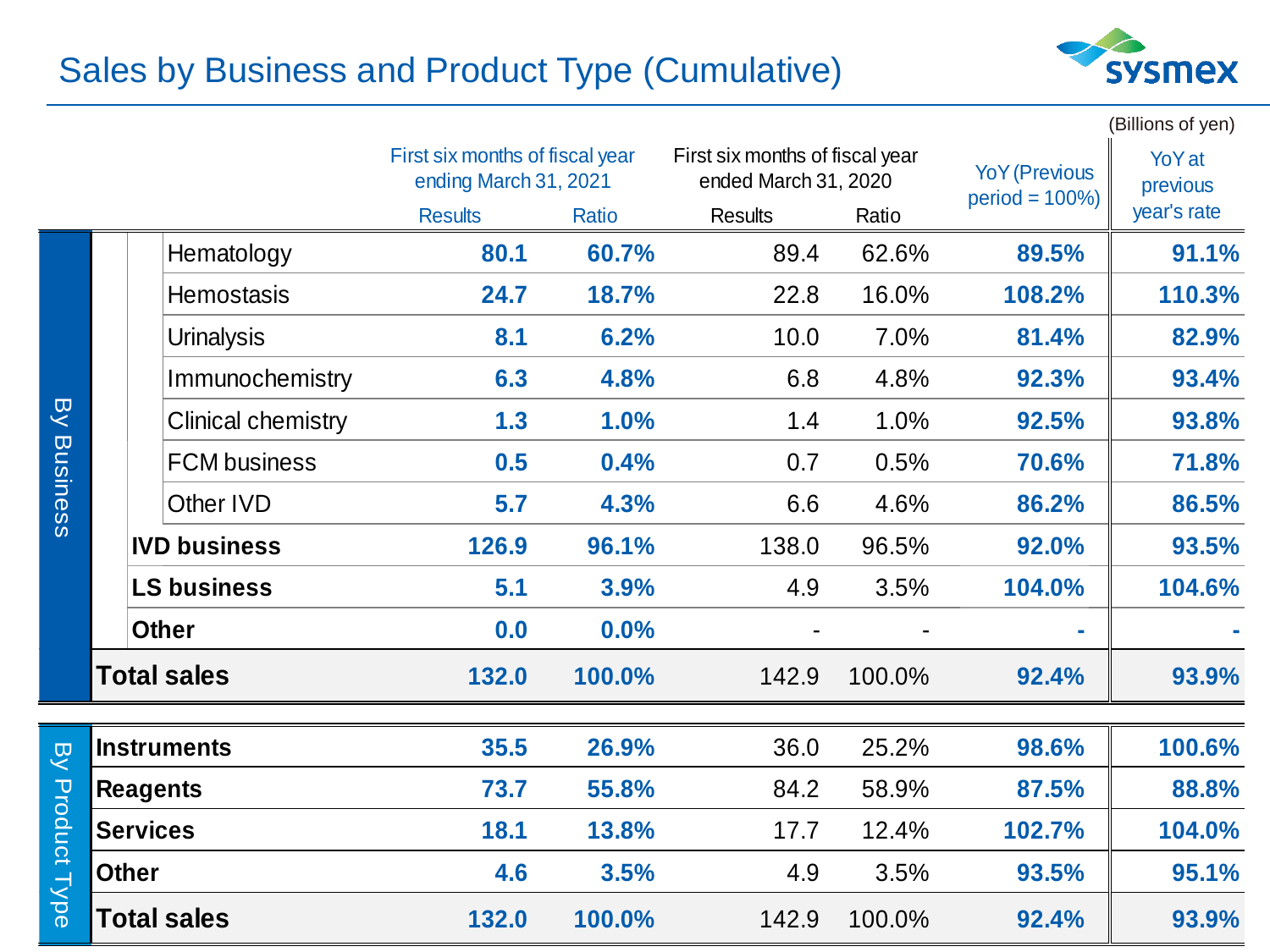

(Billions of yen)

|             |                                | First six months of                  | First six months of                                                                                                         | YoY (Previous period = 100%) |                |  |
|-------------|--------------------------------|--------------------------------------|-----------------------------------------------------------------------------------------------------------------------------|------------------------------|----------------|--|
|             |                                | fiscal year ending<br>March 31, 2021 | fiscal year ended<br>March 31, 2020                                                                                         | Yen                          | Local currency |  |
| Americas    | Sales to external<br>customers | 27.2                                 | 30.2                                                                                                                        | 89.9%                        | 91.3%          |  |
|             | Operating profit<br>(loss)     | 0.3                                  | 0.9<br>39.4%<br>40.9%<br>97.5%<br>97.6%<br>38.1<br>95.1%<br>94.7%<br>3.8<br>89.9%<br>92.1%<br>37.3<br>29.2%<br>29.8%<br>4.1 |                              |                |  |
| <b>EMEA</b> | Sales to external<br>customers | 37.1                                 |                                                                                                                             |                              |                |  |
|             | Operating profit<br>(loss)     | 3.6                                  |                                                                                                                             |                              |                |  |
| China       | Sales to external<br>customers | 33.5                                 |                                                                                                                             |                              |                |  |
|             | Operating profit<br>(loss)     | 1.2                                  |                                                                                                                             |                              |                |  |
| <b>AP</b>   | Sales to external<br>customers | 10.8                                 | 12.4                                                                                                                        | 87.5%                        |                |  |
|             | Operating profit<br>(loss)     | 0.9                                  | 1.6                                                                                                                         | 58.6%                        |                |  |
| Japan*      | Sales to external<br>customers | 23.2                                 | 24.8                                                                                                                        | 93.7%                        |                |  |
|             | Operating profit<br>(loss)     | 12.9                                 | 17.9                                                                                                                        | 72.3%                        |                |  |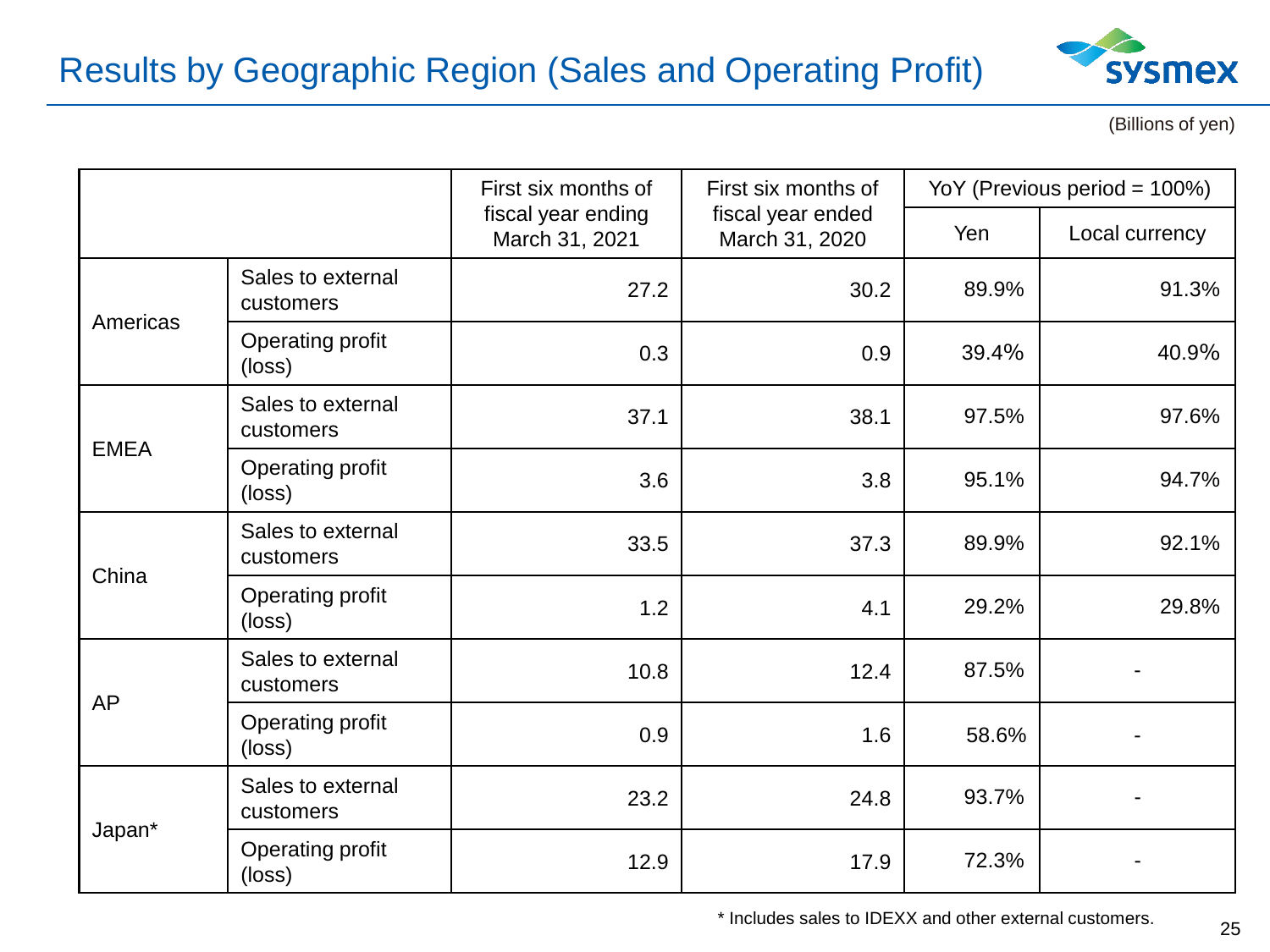## Q2 Operating Performance



In the second quarter, SG&A and R&D expenses were down year on year, but profit declined because lower reagent sales caused the cost of sales ratio to deteriorate.

(Billions of yen)

|                                                | Second quarter of the fiscal year<br>ending March 31, 2021 (Jul.–Sep.) |              |                   | Second quarter of the fiscal<br>year ended March 31, 2020 |        |
|------------------------------------------------|------------------------------------------------------------------------|--------------|-------------------|-----------------------------------------------------------|--------|
|                                                | <b>Result</b>                                                          | <b>Ratio</b> | <b>YoY change</b> | <b>Result</b>                                             | Ratio  |
| Net sales                                      | 71.5                                                                   | 100.0%       | $-3.9%$           | 74.4                                                      | 100.0% |
| Cost of sales                                  | 34.9                                                                   | 48.8%        | $+3.3%$           | 33.7                                                      | 45.4%  |
| SG&A expenses                                  | 19.1                                                                   | 26.8%        | $-0.9%$           | 19.3                                                      | 26.0%  |
| R&D expenses                                   | 4.8                                                                    | 6.8%         | $-11.6%$          | 5.4                                                       | 7.3%   |
| Other income<br>(expenses)                     | 0.3                                                                    | 0.5%         | $-43.7%$          | 0.6                                                       | 0.9%   |
| Operating profit                               | 13.0                                                                   | 18.2%        | $-21.0%$          | 16.5                                                      | 22.2%  |
| Profit attributable to<br>owners of the parent | 8.1                                                                    | 11.4%        | $-25.1%$          | 10.8                                                      | 14.6%  |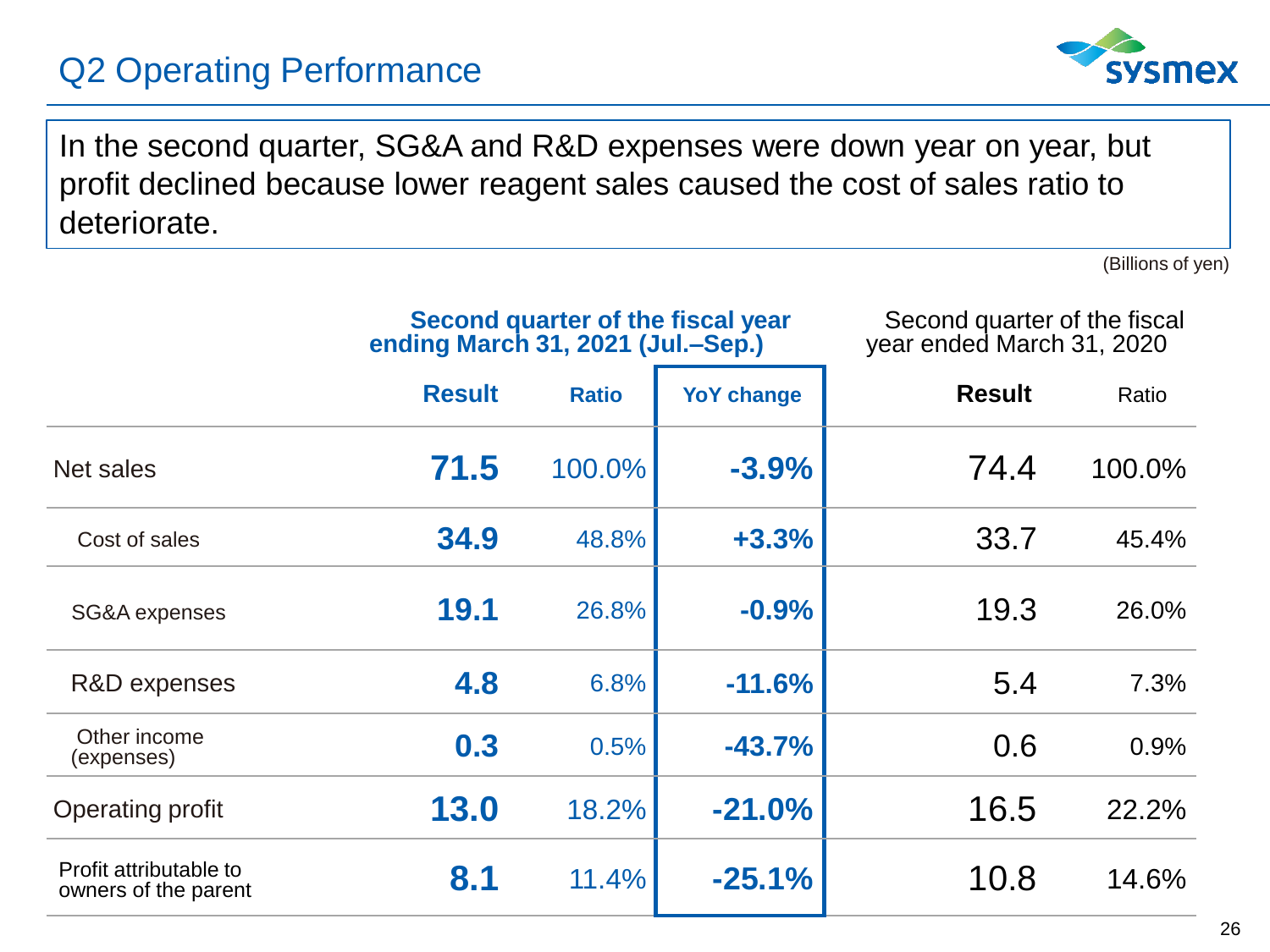